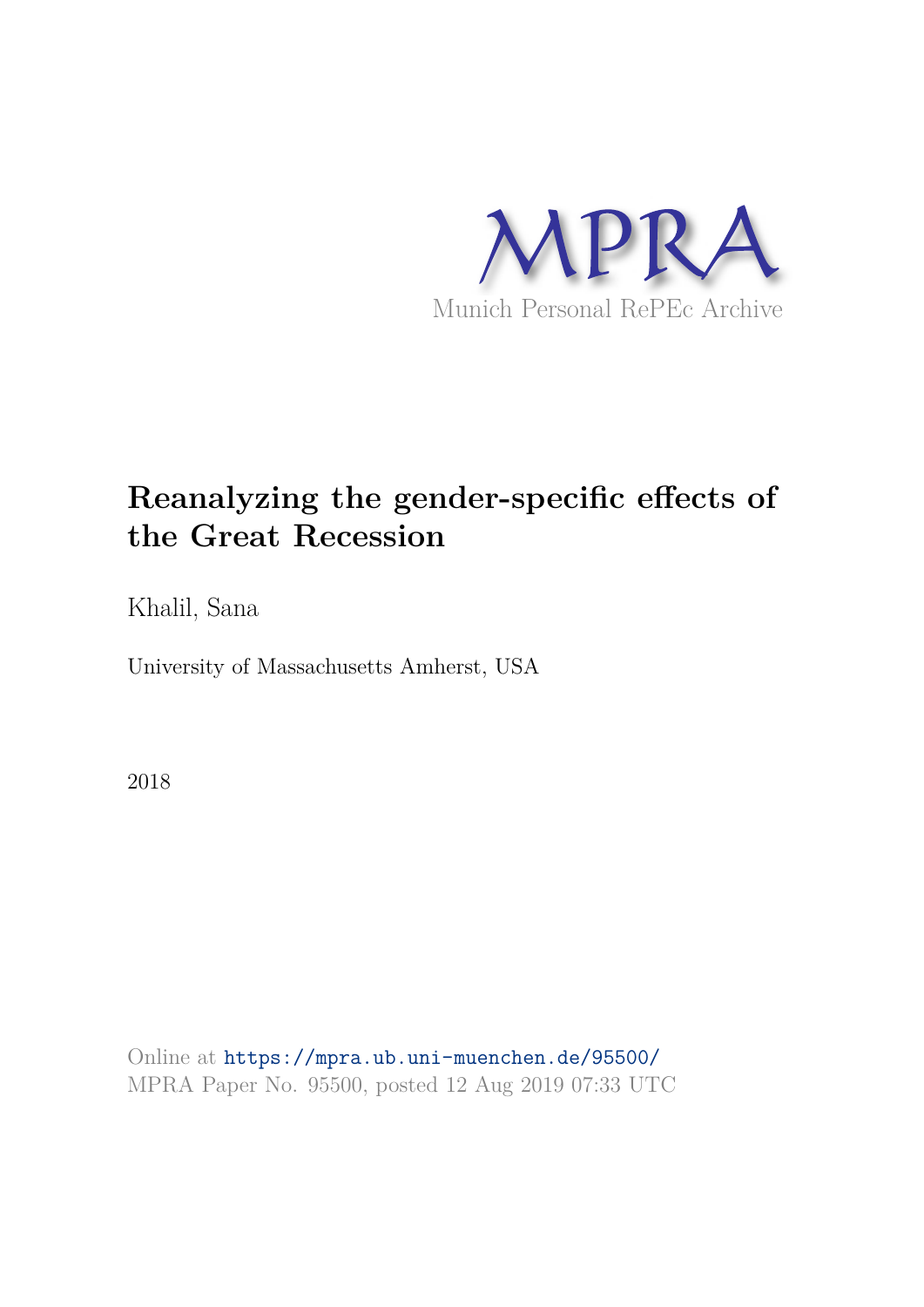## 4. Reanalyzing the gender-specific effects of the Great Recession **Sana Khalil**

## INTRODUCTION

The subprime mortgage crisis that began in the United States eventually unraveled as the worst global economic crisis – the Great Recession – since the Great Depression of the 1930s. The literature has described several factors to explain the causes of the Great Recession, most prominent being the pace of financial deregulations and excessive financial innovations that catalyzed an unnatural boom that ended in a crisis (Crotty and Epstein, 2009). Countries hit the hardest in terms of an upsurge in unemployment rates over 2008–10 include Denmark, Estonia, Greece, Iceland, Ireland, and Latvia. A comparison of harmonized unemployment rates for these countries shows that Estonia posted the highest increase in the unemployment rate, which rose from 5.5 percent in 2008 to 16.7 percent in 2010, an increase of 203 percentage points. Other countries worst hit by the crisis were Iceland (153 percent), Latvia (151 percent) and Ireland (117 percent) (OECD, 2018a).

To this end, an important but understated issue worthy of discussion concerns the gender impacts of the Great Recession. Crisis theories that have described its distributional dynamics do not converge to a united whole and predict differential impacts of crises for men and women. One theory posits that since women are used as employment buffers – called in when demand increases but pushed back when demand shrinks – women's unemployment rates may rise more than that of men's during recessionary phases. Thus, women might experience a greater loss in employment, earned income, and overall wealth during recessions (Humphries, 1988 [2010]). However, an argument running counter to this theory is that women's concentration in female-dominated occupations – which tend to be cyclically robust – may shield women's employment relative to that of men's.

Since there is no definitive theoretical model of these relations, the issue of the gender impacts of recessions becomes an empirical question.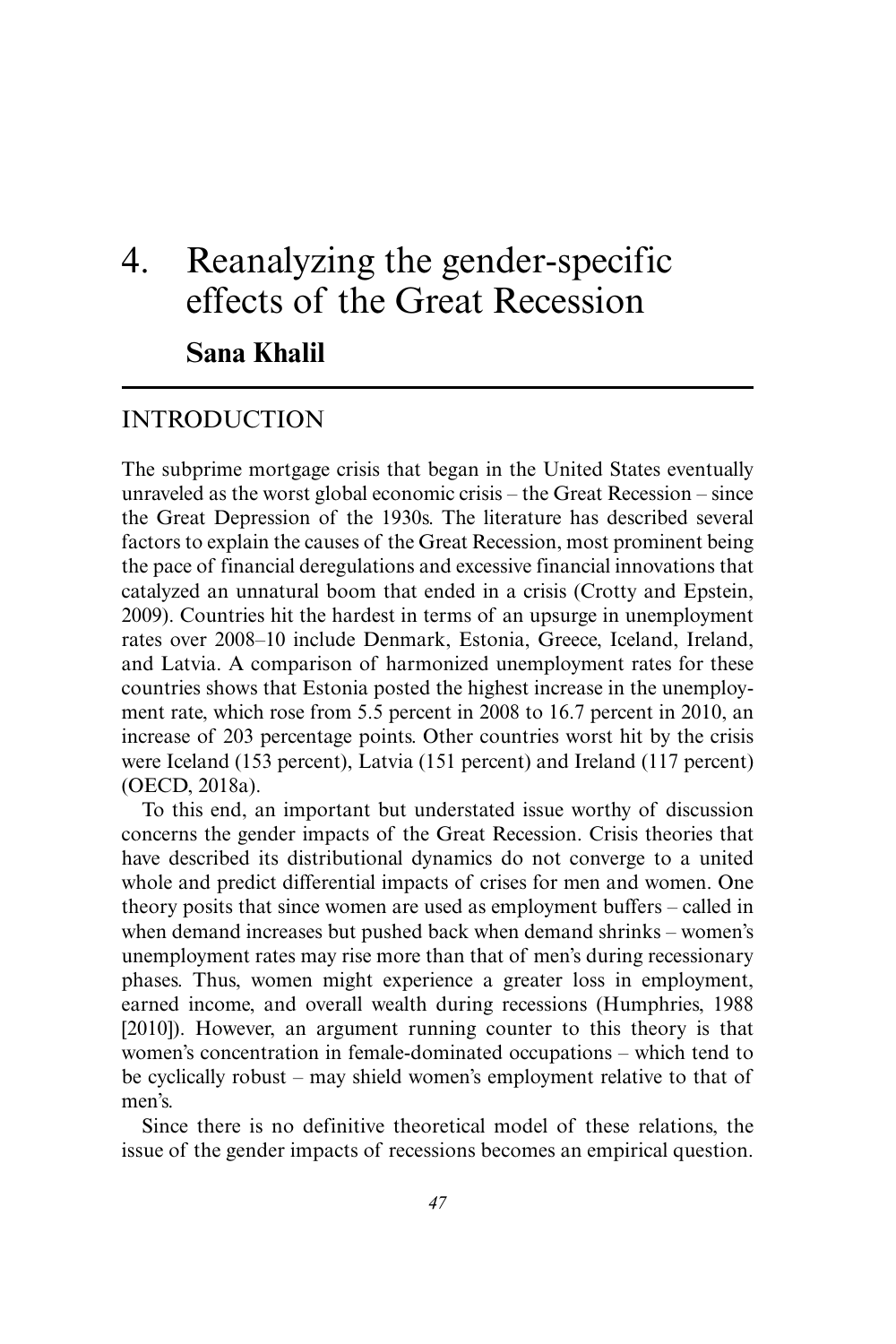In this respect, men's and women's labor market experiences from the Great Recession can be treated as a litmus test. Similar to previous two recessions in the US, men's unemployment rates rose faster than women's during the Great Recession. Due to this phenomenon, these recessions have come to be known as "man-cessions" (Wall, 2009). However, as I argue in this chapter, this observation can be misleading on many accounts. I argue that although men and women showed substantial differences in their vulnerabilities to the recession, within-gender differences were much more pronounced. Additionally, gender impacts of crises derive from differences in men's and women's unique, socially and culturally drawn positions, job structures, family models and welfare systems.

With regard to labeling the Great Recession a "man-cession," although crude comparisons of the data from advanced economies may lead to a simplistic conclusion that men fared worse than women – in terms of job losses – comparison of intra-country and intra-group heterogeneities suggests that the burden of the recession fell on the weaker groups within each gender category. Women on the lower rungs of employment and in low-income categories, and single mothers, fared disproportionately worse than women in high-skilled, high-income categories (Albelda, 2014). Additionally, disparities in men's and women's responses to second-round effects of the recession need to be counted toward overall gender impact of the Great Recession. Although, manufacturing and construction sectors took an immediate hit from the recession, in terms of job losses, second-round effects – particularly, the ensuing austerity measures in many countries in Europe – seem to have shifted the cost of the recession back to women.

In this vein, this chapter brings together a comparative strand of analyses underlying the distributional dynamics of the Great Recession to form a reanalysis of its genderimpacts on labor markets in selected OECD countries. It argues that gender regimes shaped by family policies and cultural factors can mediate the effects of crises on the economic situation of men and women. Additionally, both the family policies and cultural factors can help explain why men's employment recovered faster than that of women's. Paid parental leave systems may have mediated some of the distributional dynamics across gender lines due to their implications for sexual division of labor.

The structure of this chapter is as follows. The next section lays out a brief description of frameworks helpful in understanding the gender impacts of recessions and draws on selected literature to argue that simplistic comparisons of indicators from paid employment may be misleading. The third section attempts to develop a comparative outlook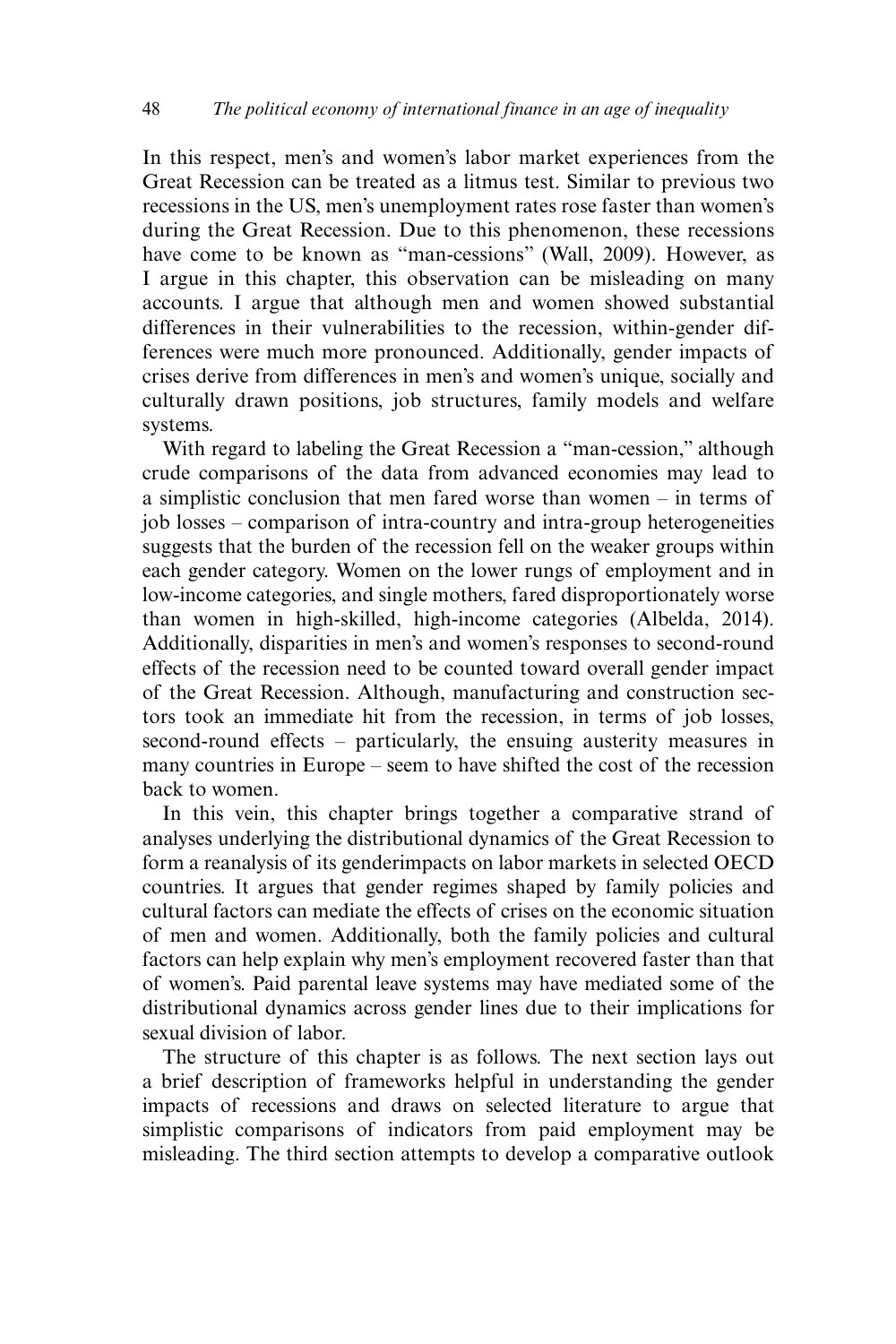of the gender impacts of the Great Recession in the context of family policies. In the conclusion, I highlight that both the cultural factors and family policies can explain differential experiences of men and women in crises, across countries.

## REVIEW OF FRAMEWORKS AND COMPARATIVE LITERATURE

#### **Theoretical Frameworks**

This section attempts to bring together various strands of analyses, posited in the selected literature, about the frameworks and the distributional impact of the Great Recession – and crises in general – on the employment situation of men and women.

As noted by Humphries (1988 [2010]), hypotheses that explain women's employment outcomes over crisis periods fall into three main categories:

1. The "flexible reserve"<sup>1</sup> or buffer hypothesis suggests that women are a flexible reserve, drawn into the labor market during economic upturns and pushed back during economic downturns – that women's employment s is procyclical. The theoretical perspective for this prediction is based on human capital theory that suggests that relatively lower human capital endowments and lower levels of job-specific skills may reduce the incentive for firms to hoard female workers during economic downturns (Oi, 1962). The buffer hypothesis assumes that the discouraged worker effect will dominate in a recession and predicts a decline in women's unemployment and labor force participation rates – more discouraged women than men leave the labor market. This hypothesis, however, runs into a major problem. Crises may also alter firms' demand for job-specific skills and, in general, influence the labor cost/human capital trade-off. From this perspective, if firms, compelled by the recessionary pressures, aggressively cut back their labor costs, hoarding female workers would make sense – women's employment should therefore rise more than men's. However, firms may also employ female workers in unstable employment forms or areas that require frequent adjustment – for example, temporary and part-time jobs. A recession may, therefore, lead to an increase in the share of unstable employment; hence, even if women's employment increases over a downturn, it is crucial to focus on the qualitative aspects of such gains – the nature of job stability and employment conditions.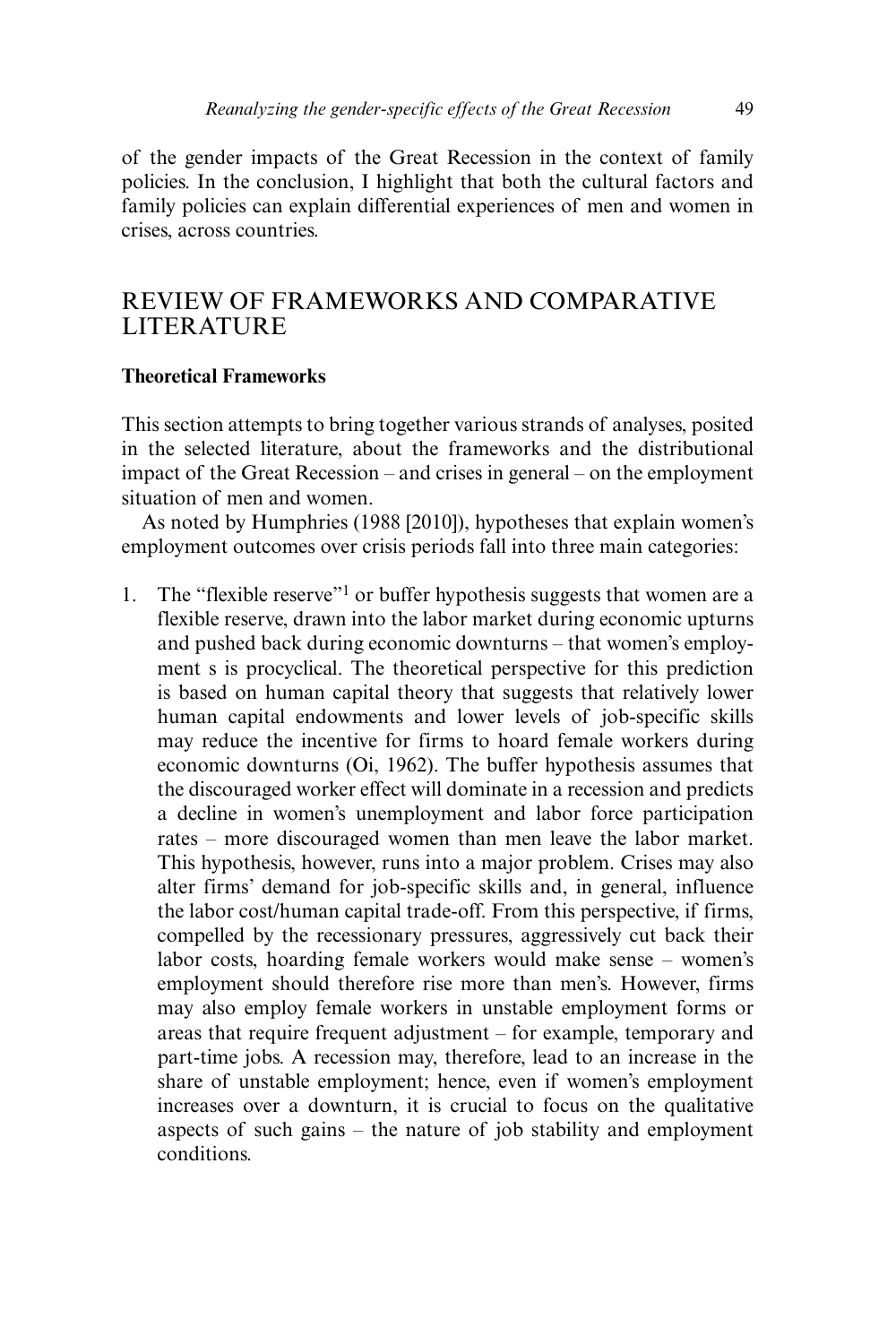#### 50 *The political economy of international finance in an age of inequality*

- 2. According to the substitution hypothesis, during times of economic hardship, employers' quest to cut costs and to increase the flexibility of production leads to substitution of female workers for relatively more expensive male workers. During a downturn, firms may be pressured to convert some of the high-paid stable jobs into low-paid, less stable jobs; thus, substitution of female workers for male workers may result in deepening of gender differentials in terms of segregation and wage gap during a recession. The substitution hypothesis predicts a strong added-worker effect for women's participation in the labor force: increased female labor force participation and lower unemployment rates relative to that of male rates.
- 3. Finally, the segmentation hypothesis emphasizes the role of socially constructed boundaries in shaping job structures in the labor markets – for example, sex-typing of jobs.<sup>2</sup> Theoretically, women's employment trends over business cycles will relate more to the trends in sectoral and occupational structures than business cycles themselves. The segmentation hypothesis predicts that, in a recession, women's unemployment rates will reduce relative to men's as women's employment is relatively stable due to its concentration in less cyclically sensitive sectors.

Bettio and Verashchagina (2014) point to yet another idea, that during economic crises the group with lower employment protection serves as a natural flexible buffer; hence, women, due to their prevalence in temporary employment, may be more vulnerable to the combined effects of economic downturns and labor market segmentation. If employment protection differs among employees, such legislations may reinforce disparities in bargaining power between the "insiders" – tenured, adult, skilled workers who have more favorable employment opportunities – and the "outsiders" – untenured, younger workers who have less favorable employment conditions. Women may be perceived as outsiders due to their more frequent exits and entries into the labor market and the relative unstable nature of their job contracts.

While the buffer hypothesis has popular currency among some analysts (Beechey, 1977), its predictions – concerning the "disposable" nature of women's labor in times of economic hardship – have been called into question by the experiences of men and women in past crises. For example, Humphries's (1988 [2010]) analysis of women's employment experiences in three post–World War II recessions in the United States (1971, 1975 and 1982) shows that the employment situation deteriorated less for women than for men. Testing for cyclical sensitivity of female employment by running the regressions of percentage change in women's employment on the percentage change in total employment, Humphries finds that the buffer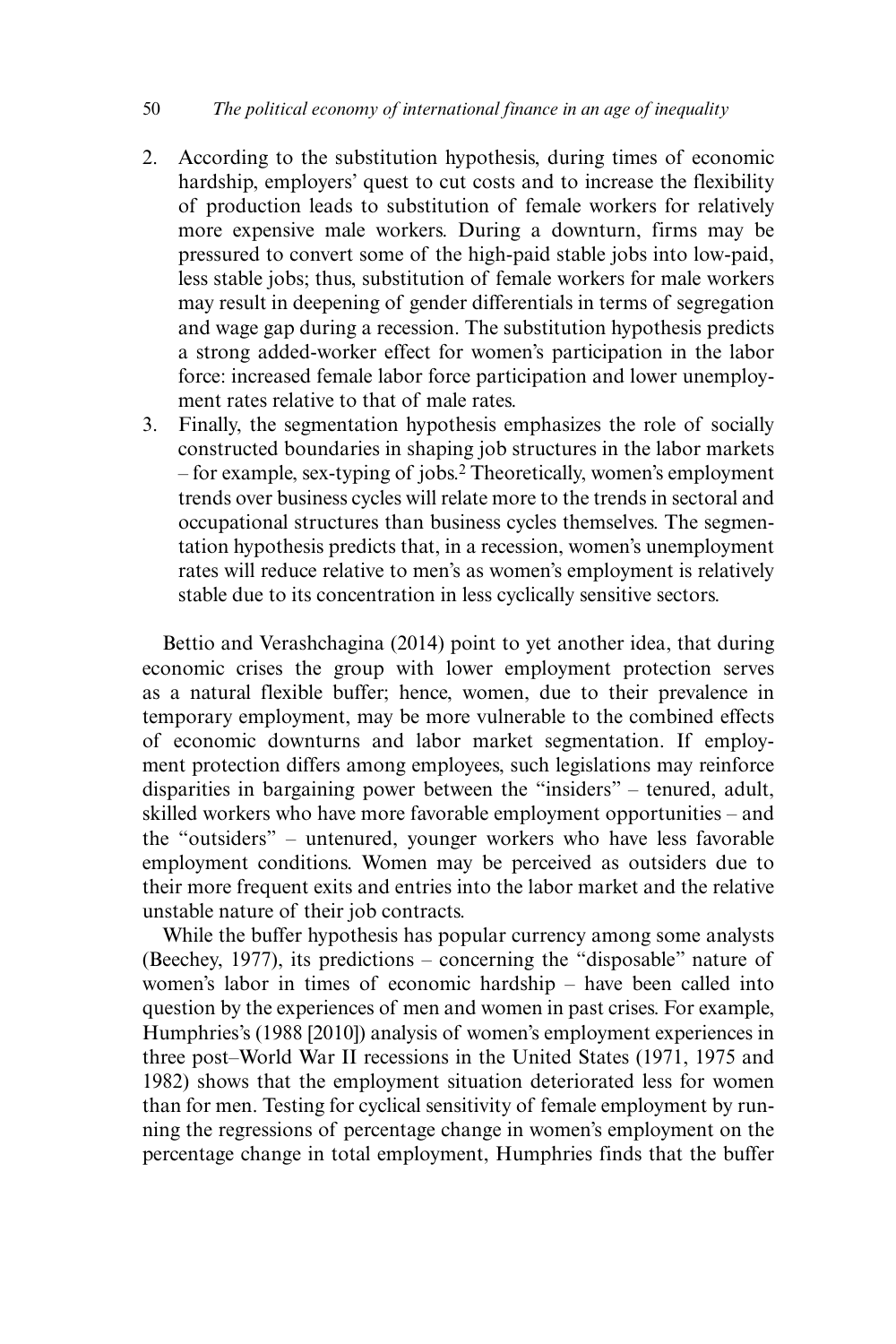hypothesis is only supported at the intermediate stage of integration of women in each sector and industry division. Women tend to occupy more cyclically volatile jobs when their employment penetrates beyond clerical tasks. Women's employment becomes less cyclically volatile when their employment occupies a major share in an industry.

Theoretically, the sex-typing of jobs can be rigid and strong in the short run; therefore, women's employment behavior over the cycle is strongly influenced by sectoral and occupational patterns of job losses in a recession. Given that crises tend to have a relatively more distinct sectoral impact than occupational (Bettio et al., 2012), sectoral segregation may, to some extent, shield women's employment.

Gender impacts of the crises may also be shaped by the unequal position of men and women in relation to productive and reproductive spheres, and the gendered structure of welfare systems. Social norms that construct expected gender roles, underpin the differences in labor market attachments in terms of the nature and types of jobs held by men and women (Elson, 1999; Folbre, 2001; Khalil, 2018). Because women are disproportionately more represented in temporary and part-time jobs, they face higher job insecurity. Although part-time workers may also be covered by permanent contracts in some countries, they may still be excluded from career accession (Tomlinson, 2006). Women may, therefore, have higher turnover rates due to poor job quality (Felstead and Gallie, 2004).

Last but not least, last-in, first-out seniority layoffs, as typical in the United States, may also render women more vulnerable to unemployment as women's average job tenure intervals are lower than men's. If turnover rates are higher for women than for men, women's employment may be expected to undergo greater adjustment than men's employment in response to changes in demand. Houseman and Abraham (1993) estimate elasticities – over one, three, and 12-month periods – for male and female employment with respect to changes in output for Japan and the United States. Their results from the manufacturing sector showed that female workers served as buffers in Japan during the crisis periods of 1970s and 1980s. They argue that women's relatively higher quit rates than men's was one reason women's employment faced greater adjustment to changes in demand.

Suffice it to say that the relationship between female employment and economic recessions is ambiguous at best. If women's paid labor constitutes a flexible and cheap source of labor, akin to Marx's notion of a reserve army (Bruegel, 1979), their participation in paid work is expected to rise during periods of economic recession and decrease in times of economic expansion – consistent with the substitution hypothesis. On the other hand, women's perceived status, arising from prevalent social and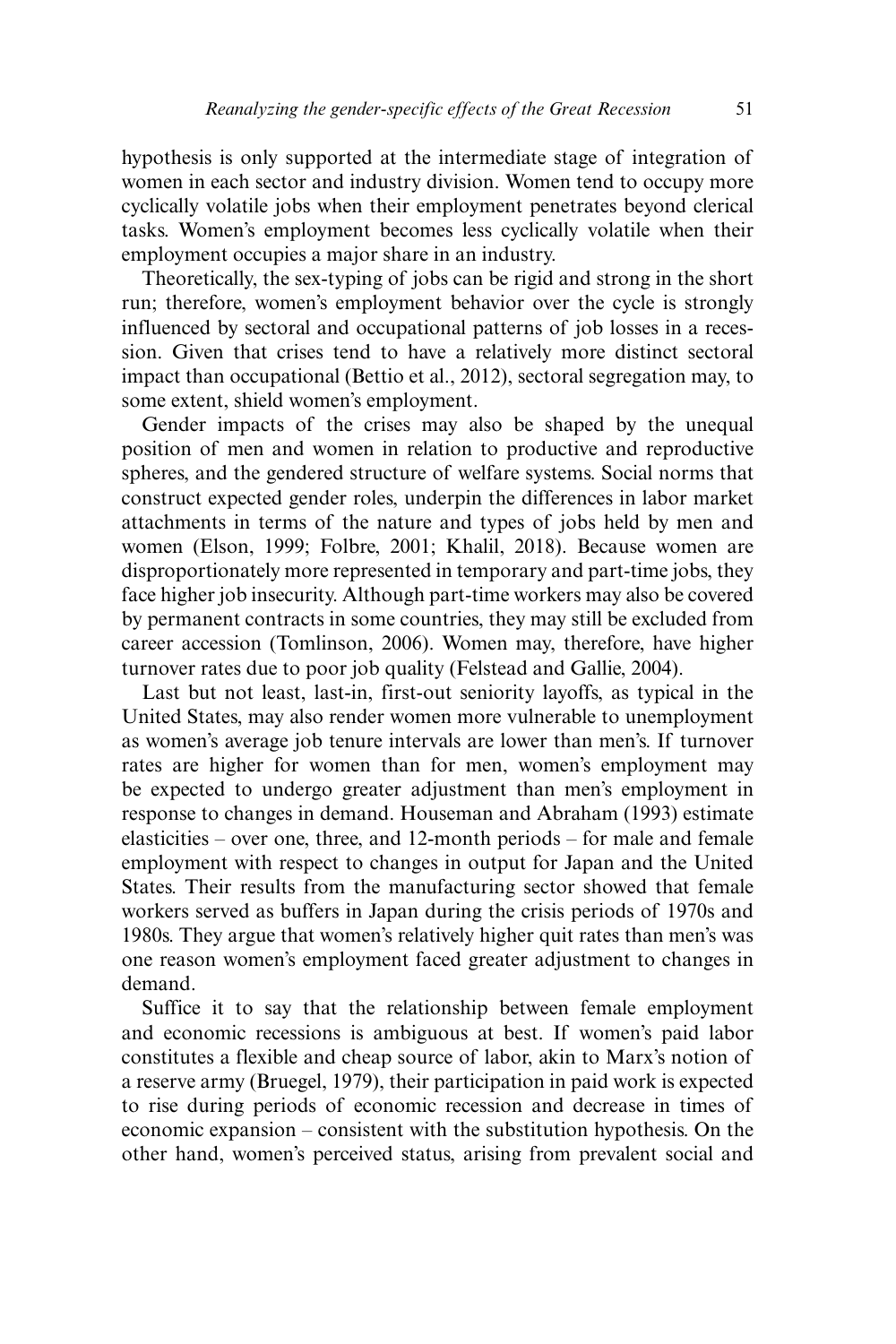cultural norms, as caregivers first and labor force participants second, may play out in terms of employers' perceptions of women as less worthy of employment during times of economic hardship.

Turning to the crude comparisons of men's and women's unemployment rates in the aftermath of the Great Recession, men's unemployment rates did rise faster than women's in several countries hit by the recession. This pattern provides a simplistic conclusion that the Great Recession may be a "man-cession," an observation many analyses have made (Wall, 2009; Sahin, Song and Hobijn, 2010). However, a closer analysis of intra-country and intra-group dynamics is essential to understand how gender impacts of the recession played out. In this respect, it is crucial to examine to what extent the theoretical approaches, presented in this section, are applicable to the gender impacts of crises. This is what follows in the next section.

#### **Empirical Studies**

Empirical studies on gender-specific effects of the crisis in terms of its impact on the productive sphere has provided contradictory results. That men were hit harder than women in terms of job losses of the Great Recession is not entirely misplaced insofar as we rely on the first-round effects of the Great Recession on broader axes of gender. Since the hardesthit sectors – manufacturing and construction as well as high-paid financial sector branches – were male dominated, gender occupational and sectoral segregation does seem to have protected women's employment relative to men's. Sierminska and Takhtamanova (2011) use the term "man-cession" to describe their findings from the experience of the US economy that men fared worse than women in the early years of the Great Recession in terms of higher job-separation probabilities, lower job-finding probabilities and higher unemployment rates relative to women.

If we look at the experiences of middle-income countries, similar observations have been cited (Cho and Newhouse, 2013). Cho and Newhouse examine 17 middle-income countries and suggest that the negative employment effects were stronger for men, particularly for youth. They cite two main factors for this pattern: first, men's concentration in the hardest-hit industrial sector; second, men's higher initial rate of employment.

Notwithstanding the broad conclusions forwarded by much of the analyses, it is rather simplistic to brand the Great Recession as a "mancession," as the term starkly ignores the heterogeneity in cross-country experiences and in within-gender impacts. Grown and Tas (2011) use US data to delve into demographics within gender categories and show that African-American males and females, Hispanic males and females, young females and single women were hit the hardest by the recession.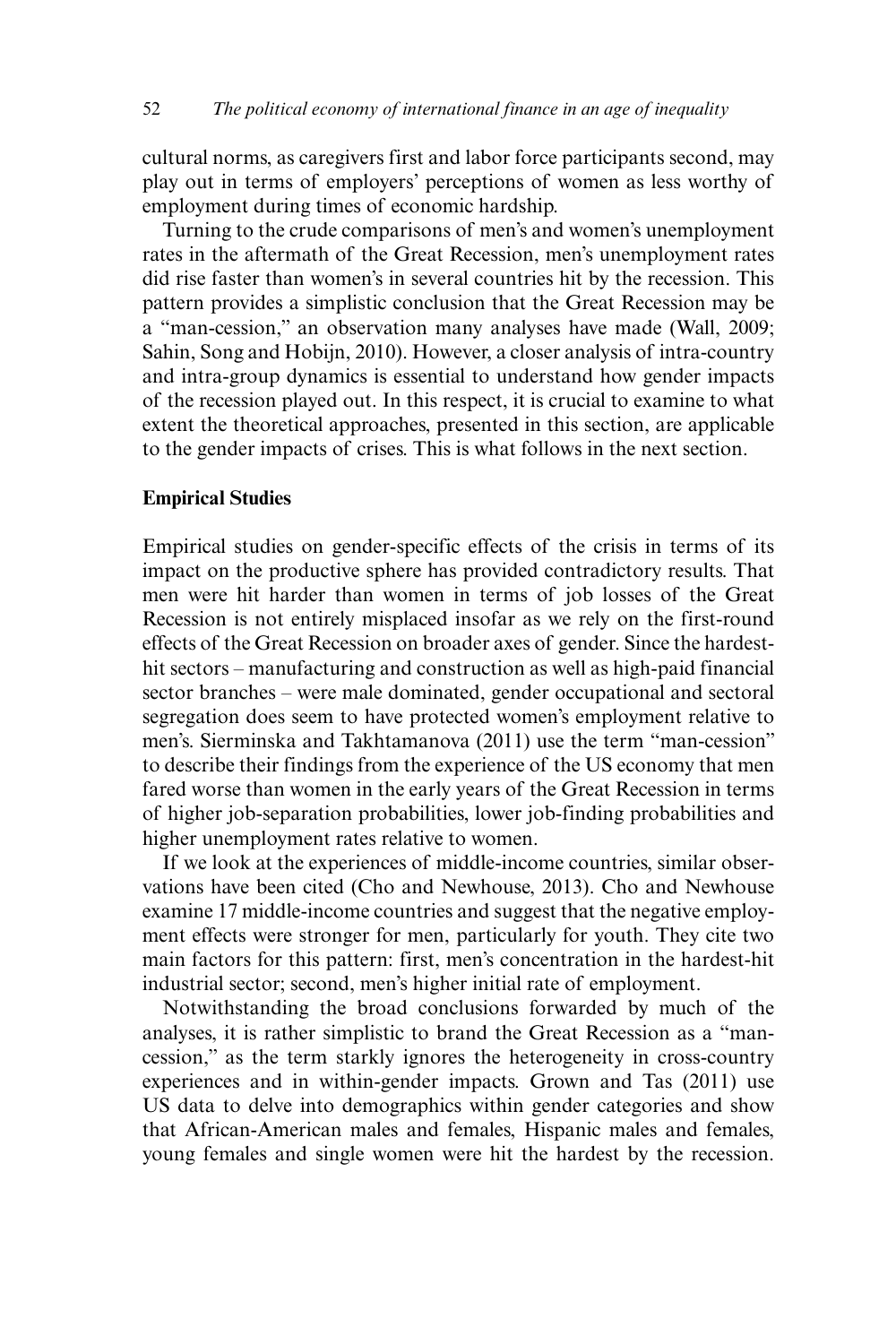It is important to note that women's employment situation in the Great Recession was relatively worse than that in previous recessions – that women's employment may have become relatively more vulnerable in economic downturns. Grown and Tas note that women lost ten times more jobs in the Great Recession than in the previous two recessions, while men lost about 2.3 times more jobs. The authors argue that simple male–female comparisons of unemployment rates yield partial conclusions and misleading policy options as the race/ethnicity and class status of households matters in analyzing the burden of the crisis.

Much of the literature on the effects of the Great Recession overlooks intergroup inequality – an important aspect in understanding how dominant groups can shift the costs of recessions to subordinate groups. Dymski, Hernandez and Mohanty (2013) and Arestis, Charles and Fontana (2013) address this lacuna in two different contexts. Dymski, Hernandez and Mohanty (2013) explore interesting race/gender/power aspects of the Great Recession in the United States by investigating the overinclusion of women and minority groups in subprime mortgage lending. They argue that historically disproportionately excluded groups were granted equal access to mortgage lending. Female-headed households and minority households – especially African-American households – were disproportionately and predatorily targeted for subprime credit. Racial and gender inequalities produce differential social power, which in turn is exploited by lenders – an aspect central to the political economy of subprime lending and consequently the subprime crisis. On the other hand, Arestis, Charles and Fontana (2013) show that, in the case of United States, financialization has been neither race nor gender neutral, which subsequently corresponded to stratification effects of the Great Recession. Testing the gender and race stratification of the US labor markets, as a result of the Great Recession, Arestis, Charles and Fontana show that the wage premium for individuals working in managerial and financial occupations for the period 1983–2009 was unequally distributed – men took an increasing share of the finance wage premium at the expense of women. On average, White and Hispanic men reaped a disproportionate share of the finance wage premium. There is more to investigate with regard to how social norms create identity preferences that link managerial and financial occupations to high earnings, which are in turn linked to the social status of the dominant groups.

To shed some light on the unpaid sector, intra-country studies on the effects of the crisis show that the crisis exacerbated preexisting gender inequalities within households, especially in terms of unequal burden of unpaid labor. Losses in household income in times of economic crisis lead to adjustments both in the paid and unpaid work hours. As a result,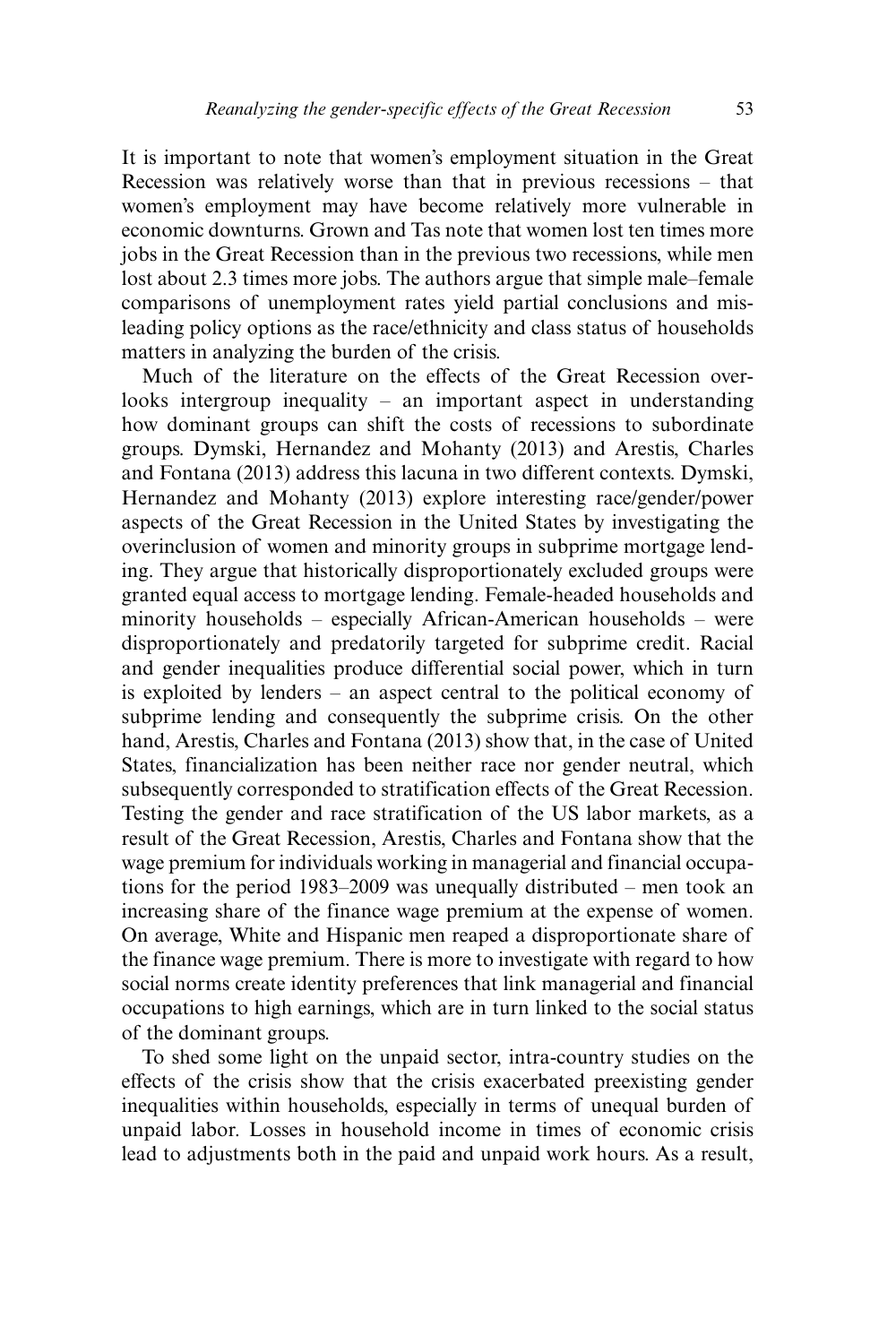women are often the bearers of unequal burden of increased work time – by working longer paid hours to compensate for the loss in household income and by increasing unpaid labor to compensate for the fall in household goods and services that were previously procured from the market. The burden of extra unpaid labor during periods of economic turmoil depends particularly on the gender division of labor within the household.<sup>3</sup> Kaya Bahçe and Memiş (2013) provide an important observation in this regard. In order to examine how individual work time in Turkey changed due to the 2008–09 crisis, Kaya Bahçe and Memiş use the Turkish time-use survey of 2006 and show that a 1 percent increase in their spouse's unemployment risk raises women's paid and unpaid labor time by 22 minutes per day.<sup>4</sup> This raises the question of whether the gender restructuring of paid and unpaid work contributed to women being overworked and men being underworked. For example, during the Asian financial crisis, restructuring in gender composition of paid work in Philippines created overwork for women, as their paid work hours increased along with household production, and forced idleness for men due to unemployment (Lim, 2000).

On the other hand, findings with regard to the redistribution of paid and unpaid work hours from the United States show that the 2008–09 recession narrowed the gap in paid and unpaid labor for married men and women. Consistent with the added-worker effect, mothers substituted paid work for unpaid labor while fathers' paid work hours and total workload reduced and leisure time increased (Berik and Kongar, 2013).

In sum, the overview from this section suggests that although at crosscountry level the Great Recession appeared to be a "man-cession," in several advanced countries insofar as comparisons are drawn from paid work, studies on the intra-country, intra-group, and unpaid work reveal that intersectionality played an important role in shaping the burden of the crisis.

## GENDER-SPECIFIC EFFECTS OF THE GREAT RECESSION IN THE CONTEXT OF FAMILY POLICIES: EUROPE VERSUS THE UNITED STATES

Gender impacts of the Great Recession can be organized along three foci: first-round effects were prominent in the financial sector, primarily influencing the productive sectors; the second-round effects translated via their impacts on household adjustment to the economic contraction, thereby encompassing the reproductive sector; and the third-round effects transpired through consequent austerity measures (crisis-induced budget deficits and cuts, and longer-run adjustments) were particularly conspicuous in the reproductive sector (Fukuda-Parr, Heintz and Seguino, 2013).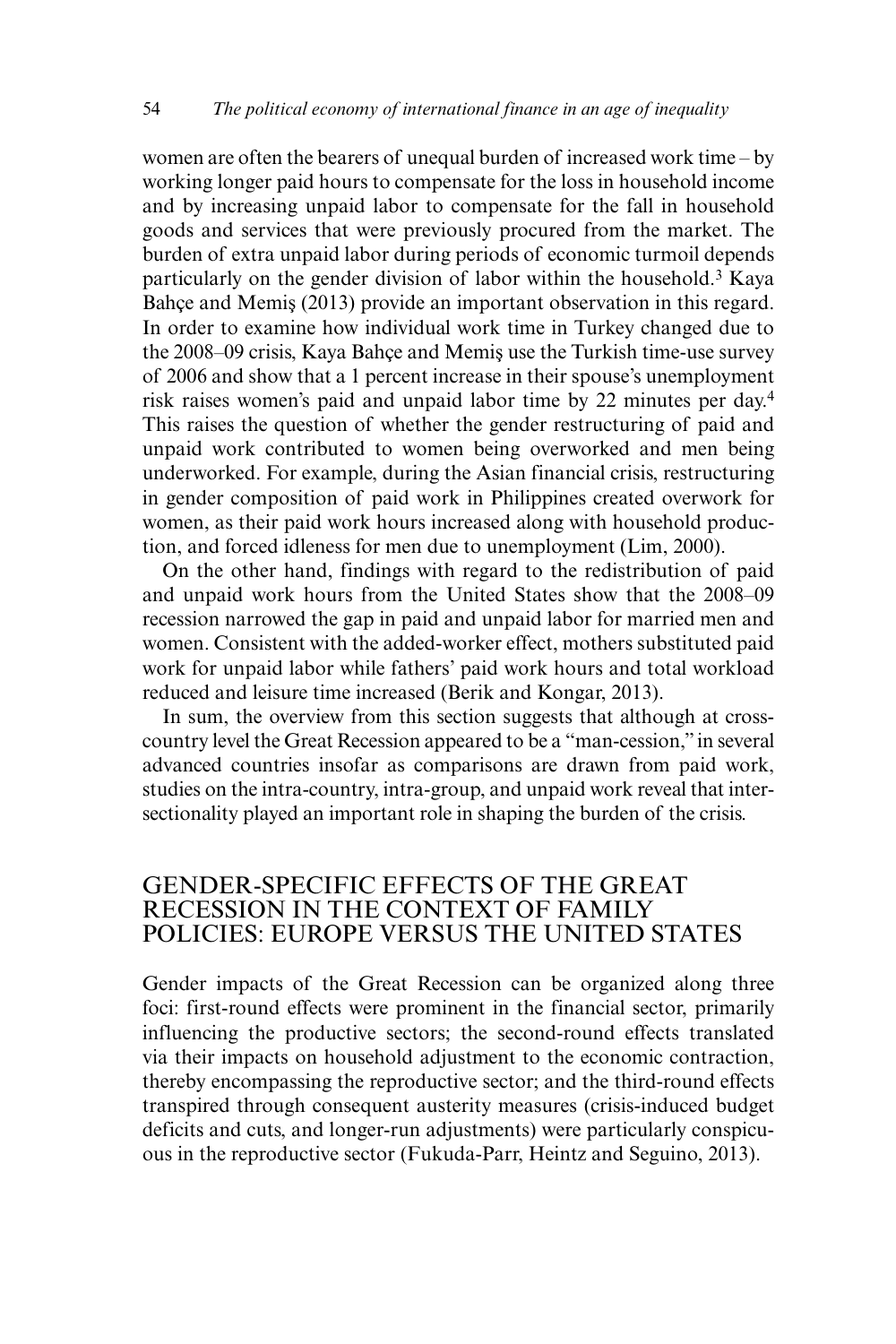In this context, it is inadequate to try to identify the gender impacts of the Great Recession in the abstract: the structures underpinning the organization of the family – in essence, family policies that shape gender regimes – need to be analyzed in relation to the gender impacts of the Great Recession. Social reproduction (the family) and production (the economy) are not autonomous structures. While the structure of the economy influences demand-side constraints for women's paid work, organization of the family creates supply-side pressures and constraints concerning women's integration in paid labor (Folbre, 1994, 2008).

This section aims to draw comparisons between the experiences of men and women in the Great Recession in the United States and selected European countries based on varieties of gender regimes as reflected by family policies.<sup>5</sup> The approach adopted in this section links the analysis of gender-specific effects of the crisis to differences in institutions of family models that underwrite the social construction of gender relations, which in turn interact with wider social, political, and economic factors. Genderspecific economic outcomes are embedded in the institutional settings that shape differences in vulnerability to the crises and adjustment paths. To keep the analysis to a manageable size, this chapter will limit the focus to family policies due to its implications for gender relations concerning paid and unpaid work.

Thévenon<sup>6</sup> (2011) provides a comparative analysis of family-friendly policies across OECD countries in terms of three main types of family support: leave entitlements, cash transfers, and provision of childcare services. Thévenon divides European countries into five main categories in terms of generosity of family policies. In group 1 are countries that provide limited assistance to families on all three types of family support; this includes Poland, Portugal, Spain, Italy, and Greece. Group 2 comprises countries that provide short parental leave and target the support to low-income, singleparent families with preschool children; it includes Austria, Netherlands, UK, and USA. In group 3, high financial support is offered but limited support is given to dual-earner families with children under age 3; countries in this group are Germany, France, Norway, and Denmark. Group 4 consists of countries that provide long leave but low cash benefits and childcare for children under age 3; Hungary falls under this category. Finally, group 5 consists of countries that provide continuous, strong support for working parents of children under age 3; Finland and Sweden are included in this category. The gender regimes as depicted, in part, by the nature of family policies, reflect the specificities of the welfare state and the rubrics of family model that are closely linked with the extent of women's integration in paid work.

Two factors concerning the role of family policies in shaping women's labor supply during and after the crisis may be relevant for our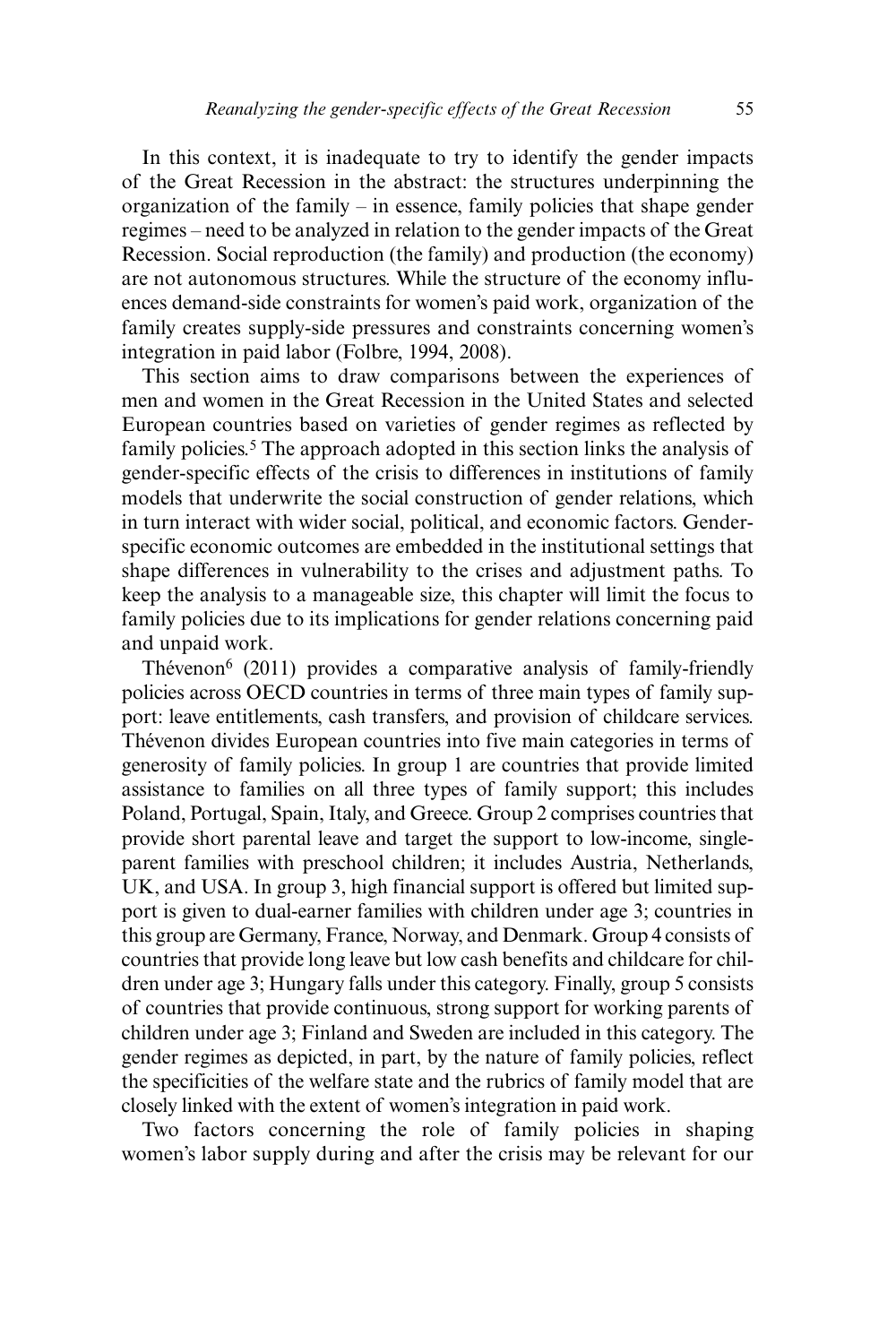discussion. On one hand, as family-friendly policies may be conducive to an environment of relatively higher fertility rates (Thévenon, 2011), the pre-crisis structure of family-friendly policies in many European countries may have created a resurgence of traditional family values in terms of concentration of women in temporary and part-time work – since such policies allow combining paid work with unpaid domestic labor (Algan and Cahuc, 2003; Karamessini, 2008; Khalil, 2018).<sup>7</sup> In this regard, discouraged worker effect for women can be expected to be stronger in countries with generous family policies as women may retire to the reproductive sphere during periods of economic slack. On the other hand, in the aftermath of the crisis, ensuing austerity measures including cutbacks in social provisions concerning childcare support programs<sup>8</sup> may compel women to enter paid work to make up for the lost family income. In this context, the effect of culture, family policies and crises on women's employment is complex to predict. Nevertheless, observations from the post-recession experiences of OECD countries seems to support the latter argument. The share of male breadwinner households declined sharply in favor of female breadwinner households (Bettio et al., 2012). The role of added-worker effect is particularly important in this regard; family-friendly policies can soften the impact of the crisis by shielding the households' overall well-being and relate to a weaker added-worker effect.

Table 4.1 provides a comparison of men's and women's pre- and postcrisis labor force participation (LFP) rates for 15–64-year-olds (percentage in same age group) for the groups of countries according to Thévenon's (2011) family-policy categorization. The first point to note is that in many countries women's LFP rates rose from 2007 to 2009 relative to men's rates. From 2007 to 2009, the ratio of male LFP rate and female LFP rate declined for a majority of countries; comparing these figures for the period 2009 to 2016, this decline appears to have persisted throughout the period. The decline in this ratio mainly appears to be due to a higher increase in women's LFP rate relative to men's rate.

Overall, the figures in Table 4.1 appear to refute the buffer hypothesis – the claim that women's paid work increases during bad times and recedes during good times does not seem to hold water for the majority of countries during the periods covered in the analysis. However, a counterargument could be that many countries in Europe are still undergoing second-round effects and hence it is too early to make a call concerning women's employment behavior. Notwithstanding, if we look at the case of the USA, where effects from the Great Recession have arguably subsided to a significant extent, the buffer hypothesis also does not find support from the figures shown in Table 4.1. In the case of the USA, contrary to the predictions of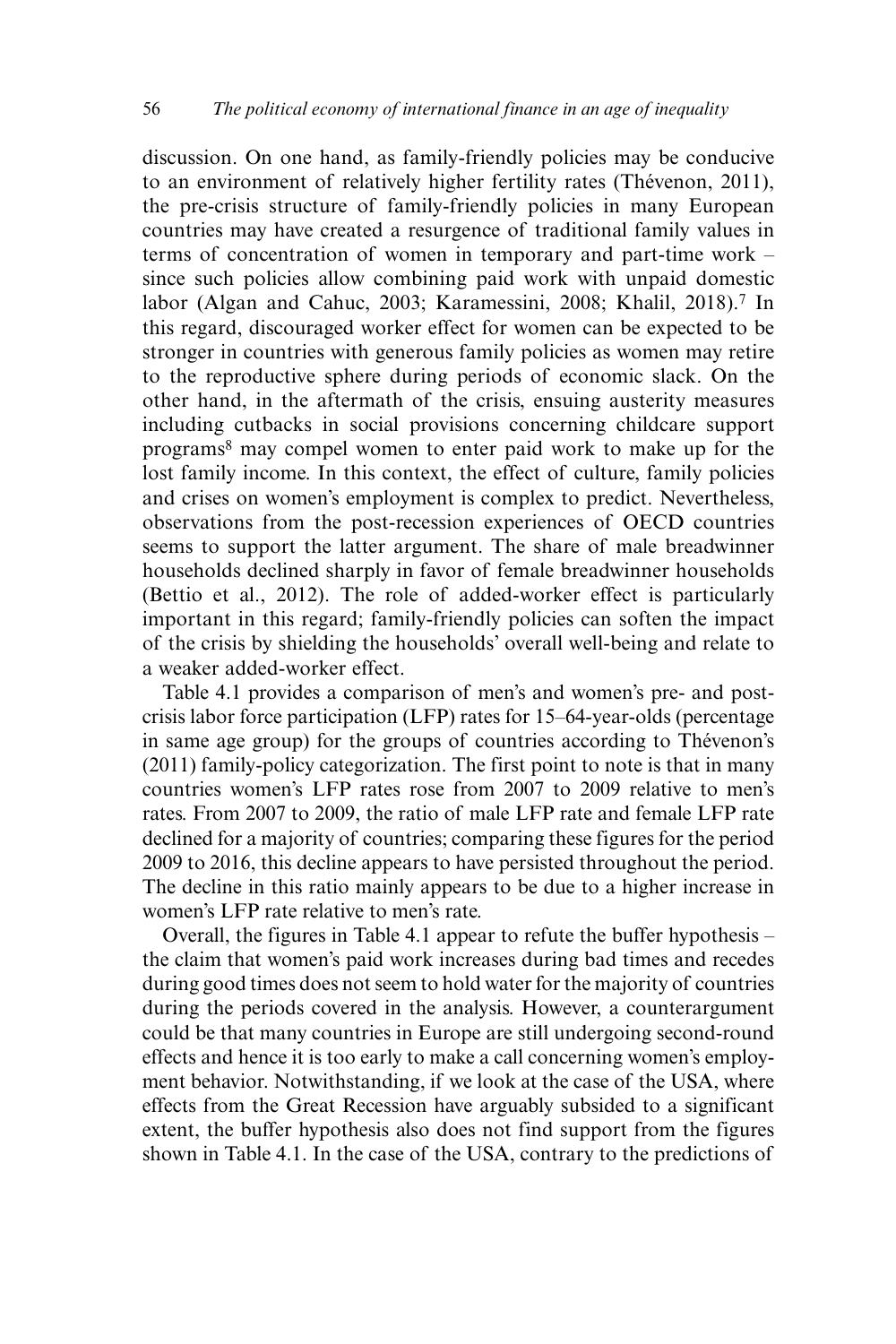| Country     |      | 2007                     |      |      | 2009                |      |      | 2016  |       |
|-------------|------|--------------------------|------|------|---------------------|------|------|-------|-------|
|             | Men  | Women Ratio <sup>a</sup> |      |      | Men Women Ratio Men |      |      | Women | Ratio |
| Group 1     |      |                          |      |      |                     |      |      |       |       |
| Poland      | 70   | 56.5                     | 1.24 | 71.8 | 57.8                | 1.24 | 75.7 | 62    | 1.22  |
| Portugal    | 79.2 | 68.7                     | 1.15 | 78.2 | 68.9                | 1.13 | 77.2 | 70.5  | 1.10  |
| Spain       | 82.6 | 62.8                     | 1.57 | 82   | 66                  | 1.24 | 80.5 | 70.2  | 1.15  |
| Italy       | 74.3 | 50.6                     | 1.51 | 73.5 | 51.1                | 1.44 | 74.8 | 55.2  | 1.36  |
| Greece      | 78.4 | 54.8                     | 1.43 | 78.5 | 56.5                | 1.39 | 76.2 | 60.4  | 1.26  |
| Group 2     |      |                          |      |      |                     |      |      |       |       |
| Austria     | 80   | 67.1                     | 1.19 | 80   | 68.7                | 1.16 | 80.7 | 71.7  | 1.13  |
| Netherlands | 83.8 | 70.4                     | 1.19 | 84.6 | 72.3                | 1.19 | 84.4 | 75    | 1.13  |
| UK          | 83.3 | 69.8                     | 1.21 | 83.2 | 70.2                | 1.17 | 83.4 | 73    | 1.13  |
| <b>USA</b>  | 81.7 | 69.1                     | 1.18 | 80.4 | 69                  | 1.19 | 78.8 | 67.3  | 1.14  |
| Group 3     |      |                          |      |      |                     |      |      |       |       |
| Germany     | 81.8 | 69.4                     | 1.18 | 82.2 | 70.4                | 1.17 | 82.2 | 73.6  | 1.12  |
| France      | 74.7 | 64.9                     | 1.15 | 75   | 65.7                | 1.08 | 75.6 | 67.9  | 1.11  |
| Iceland     | 91.6 | 83.6                     | 1.10 | 88.4 | 82                  | 1.06 | 91.8 | 86.2  | 1.06  |
| Norway      | 81.8 | 75.9                     | 1.08 | 81.4 | 76.5                | 1.09 | 80.3 | 75.9  | 1.06  |
| Denmark     | 83.7 | 76.4                     | 1.10 | 83.6 | 76.8                | 1.23 | 82.6 | 77.2  | 1.07  |
| Group 4     |      |                          |      |      |                     |      |      |       |       |
| Hungary     | 68.6 | 54.9                     | 1.25 | 67.7 | 55                  | 1.23 | 76.9 | 63.5  | 1.21  |
| Group 5     |      |                          |      |      |                     |      |      |       |       |
| Finland     | 77.4 | 73.9                     | 1.05 | 75.8 | 73.5                | 1.03 | 77.9 | 74.1  | 1.05  |
| Sweden      | 81.4 | 76.8                     | 1.06 | 81.3 | 76.4                | 1.06 | 83.9 | 80.2  | 1.05  |

*Table 4.1 Men and women's labor force participation rates (15–64-yearolds), percentage in same age group*

*Note:* a. The ratio is calculated as male LFP rate divided by female LFP rate.

*Source:* OECD (2018b).

the buffer hypothesis, women's LFP rate remained almost unchanged (69 percent) from 2007 to 2009; men's LFP rate, on the other hand, declined from 81.7 percent to 80.4 percent.

To look at the question of whether men experienced a stronger hit, Table 4.2 presents a comparison of unemployment rates for men and women before and after the crisis to examine whether men experienced a stronger hit relative to women in terms of a spike in unemployment rates.

Several features in Table 4.2 are worthy of attention. First, in terms of the immediate effects of the crisis, unemployment figures for men and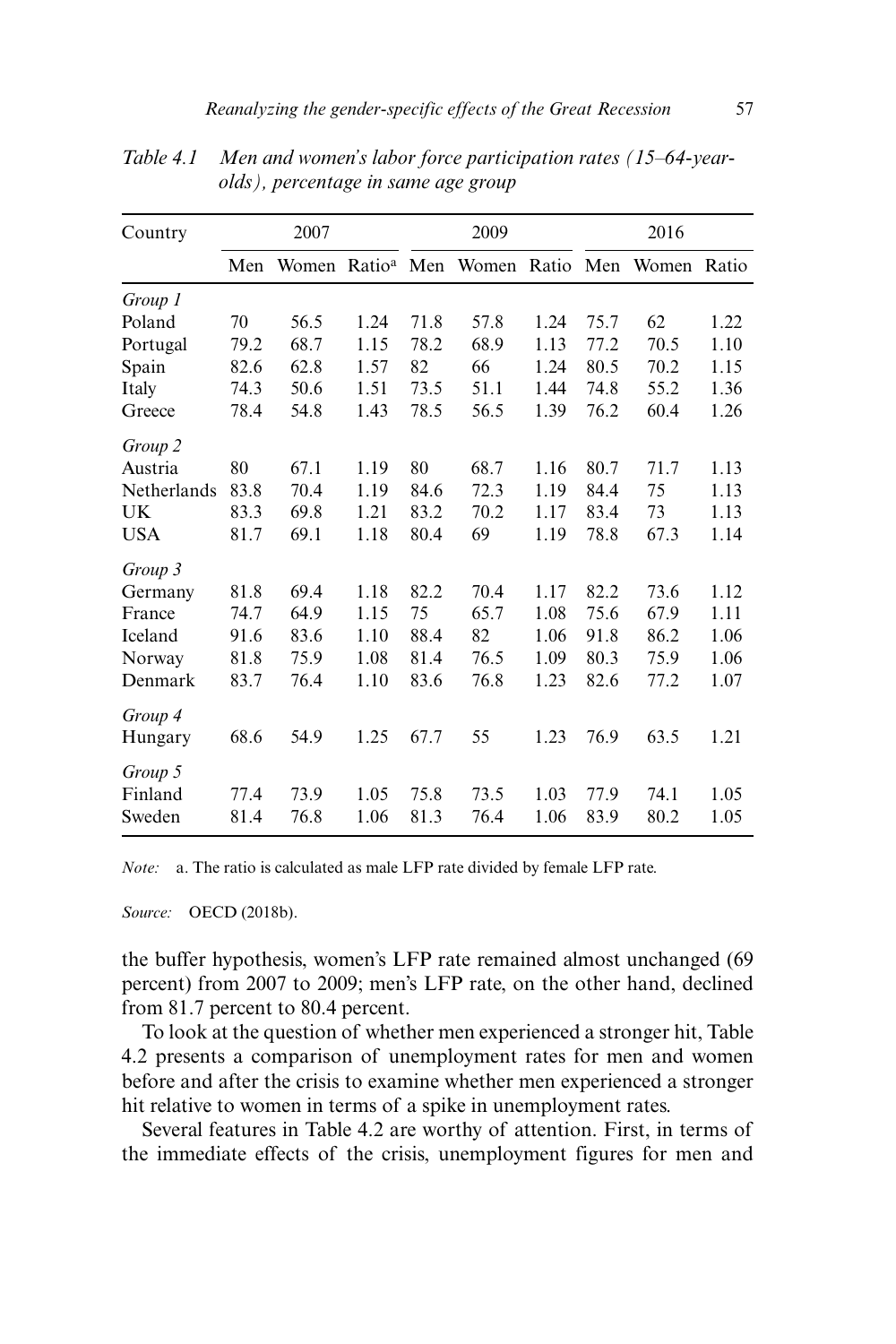| Country     |     | 2007  |      | 2009  | 2016 |       |  |
|-------------|-----|-------|------|-------|------|-------|--|
|             | Men | Women | Men  | Women | Men  | Women |  |
| Group 1     |     |       |      |       |      |       |  |
| Poland      | 9.1 | 10.4  | 7.9  | 8.8   | 6.2  | 6.3   |  |
| Portugal    | 7   | 10.1  | 9.4  | 10.7  | 11.5 | 11.5  |  |
| Spain       | 6.5 | 10.7  | 17.7 | 18.2  | 18.2 | 21.5  |  |
| Italy       | 5   | 7.9   | 6.8  | 9.3   | 11.1 | 12.9  |  |
| Greece      | 5.3 | 13    | 7.1  | 13.4  | 19.9 | 28.3  |  |
| Group 2     |     |       |      |       |      |       |  |
| Austria     | 4.1 | 4.8   | 5.8  | 5.5   | 5.8  | 5.9   |  |
| Netherlands | 3.2 | 4.1   | 3.7  | 3.8   | 5.6  | 6.5   |  |
| UK          | 5.6 | 5     | 8.9  | 6.6   | 5.1  | 4.8   |  |
| <b>US</b>   | 4.8 | 4.6   | 10.5 | 8.2   | 5    | 4.8   |  |
| Group 3     |     |       |      |       |      |       |  |
| Germany     | 8.6 | 8.9   | 8.2  | 7.4   | 4.5  | 3.8   |  |
| France      | 7.3 | 8.1   | 8.7  | 8.8   | 10.1 | 9.6   |  |
| Iceland     | 2.3 | 2.4   | 8.9  | 5.8   | 3.2  | 3.2   |  |
| Norway      | 2.6 | 2.5   | 3.7  | 2.7   | 5.6  | 4.1   |  |
| Denmark     | 3.5 | 4.2   | 6.8  | 5.4   | 6    | 6.8   |  |
| Group 4     |     |       |      |       |      |       |  |
| Hungary     | 7.2 | 7.8   | 10.4 | 9.8   | 5.2  | 5.1   |  |
| Group 5     |     |       |      |       |      |       |  |
| Finland     | 6.5 | 7.3   | 9.1  | 7.6   | 9.2  | 8.7   |  |
| Sweden      | 6   | 6.5   | 8.8  | 8.1   | 7.5  | 6.7   |  |

*Table 4.2 Unemployment rates for men and women (15–64-year-olds) before and after the Great Recession*

*Source:* OECD (2018a).

women (15–64-years-old) for the year 2009 show that women in group 1 experienced higher unemployment rates than men compared to other groups.

In this group, women's unemployment rates were much higher than men's unemployment during the pre-crisis period. The crisis of 2008 appears to have narrowed the gender gap in unemployment rate whereby men's unemployment rose disproportionately more than that of women's, from 2007 to 2009. On the other hand, all the countries except the Netherlands in group 2 exhibited higher male unemployment rates relative to the female rate. A similar pattern is depicted for groups 3, 4, and 5 where all the countries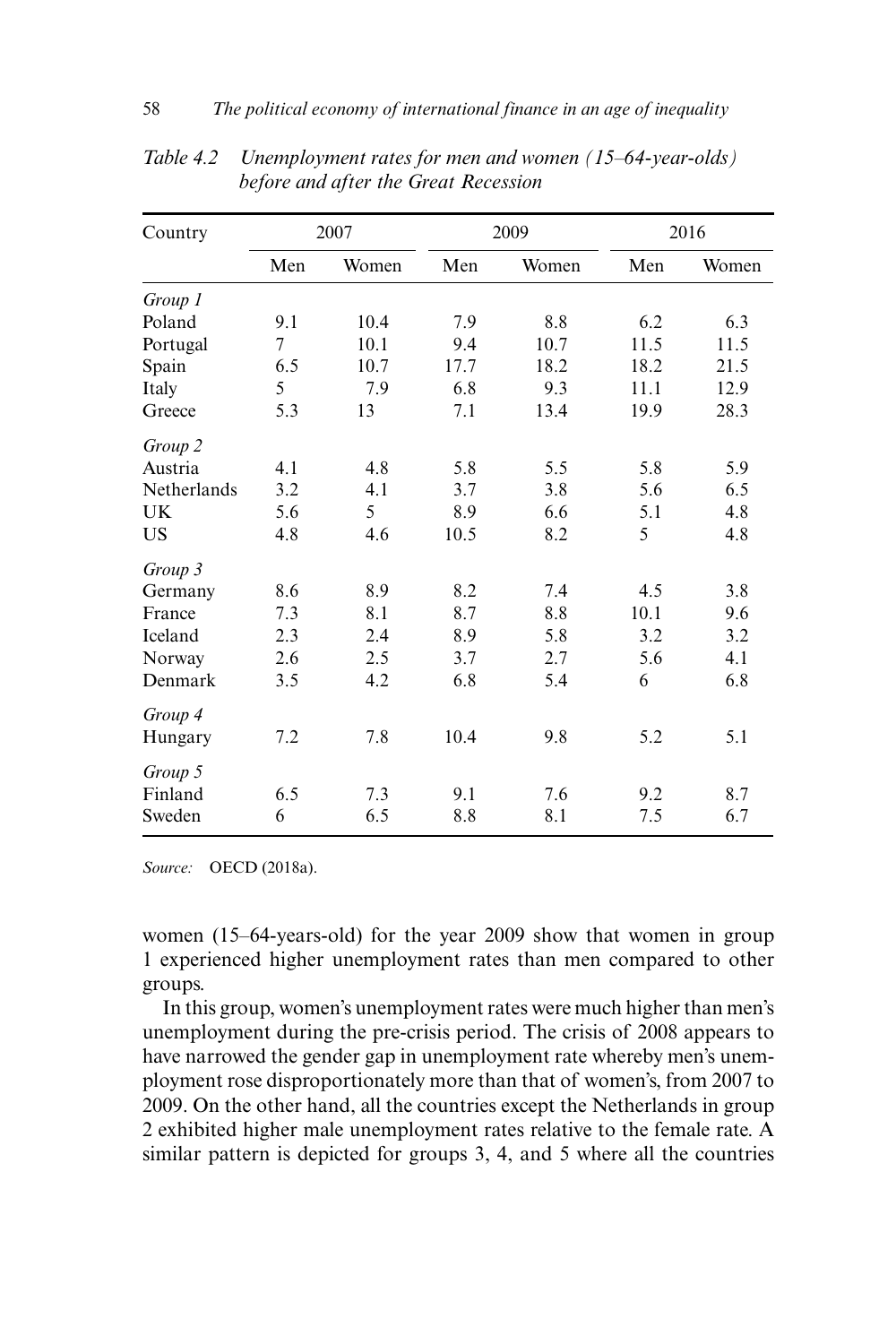except France – where male unemployment rate rose slightly more than female unemployment – had higher male unemployment rates relative to the female rate.

Second, the gender gap in unemployment rate was much larger during the pre-crisis period for the countries in group 1 (see Italy and Greece's gender gap in unemployment rates for 2007). This situation persisted over the crisis and although the immediate effects of the crisis narrowed the gender gap in 2009, the gap widened again over the recovery period. For most countries in the rest of the four groups, female unemployment rates were higher than male unemployment rates over the pre-crisis period. The Great Recession narrowed this gap during the crisis and over the period of recovery.

Third, for several countries – UK, USA, Germany, Iceland, Hungary – recovery in the unemployment rates for 2016 appear to be larger for men relative to that of women although men's unemployment seems to have recovered more quickly than women's. Reductions in male unemployment rates appear to be phenomenal in the UK (from 8.9 percent in 2009 to 5.1 percent in 2016) and the USA (from 10.5 percent in 2009 to 5 percent in 2016). For all the countries except Poland in group 1, male and female unemployment rates are stubbornly high, which may correspond to ensuing sovereign debt crisis in these countries (see Lane, 2012).

The second-round effects for group 1 countries, especially Greece, Italy, and Spain, suggest that women's unemployment rates have persistently remained higher than men's. In the case of Greece, the gender gap in unemployment rate widened from 7.7 in 2007 to 8.4 in 2016. Similarly, Netherlands, Denmark and Austria posted relatively higher unemployment rates for women than men in 2016, suggesting that women fared worse than men from the second-round effects of the crisis. This is consistent with the observation that the second-round effects of the Great Recession have started echoing in the services sector where women's employment is predominant. In Spain, women's unemployment rates have consistently surpassed men's. Due to Spain's rigid two-tiered labor market, employers find it cheaper to cut back on temporary employment, retaining full-time employees; this practice has been associated with the perennial problem for Spanish women's high unemployment rates (Lahey and Villota, 2013). In 2011, an ambitious plan was introduced to restructure the two-tiered labor market that compelled employers to either retain permanent, full-time employees amid falling demand or face large penalties for dismissing them in place of temporary workers. However, the figures for 2016 suggest that despite the introduction of the new plan, Spanish women's high unemployment rate has persisted. In the case of Portugal, job losses due to the crisis for men and women were not uniformly distributed throughout the years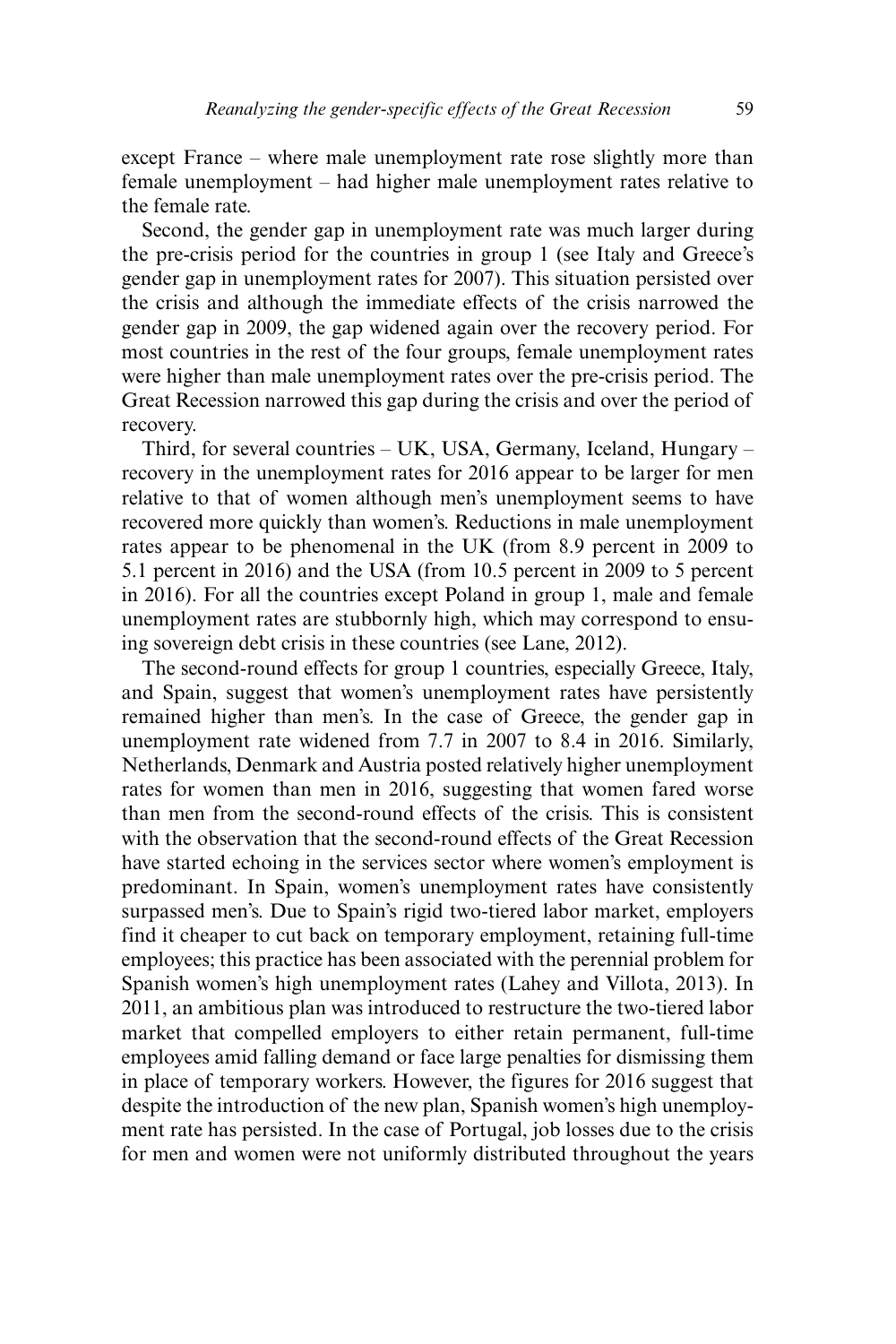following the crisis, 2009 being the worst year for men – brought about mainly by contraction of the manufacturing and construction sector – and 2011 the worst year for women – the losses were mainly concentrated in agriculture and manufacturing (Ferreira, 2014). In 2011, men and women lost almost the same number of jobs; as of 2016, men and women's unemployment rates were similar at 11.5 percent.

In sum, the label of "man-cession" for the Great Recession does not hold water if we include the second-round effects; two key developments, as shown in Table 4.3, point to a counter-trend. First, the second-round effects in many European countries that are undergoing sovereign debt crisis – especially, Spain, Italy, and Greece – seem to have impacted women more than men insofar as relative unemployment rates are compared. Second, men's unemployment rates recede faster than women's; however, there is significant cross-country heterogeneity in these trends.

The extent to which men's and women's labor market outcomes varied in response to the crisis may also depend on the types of gender regimes that shape the dynamics in both the productive and the reproductive spheres. One way of looking at these gender regimes would be to examine the gendered nature of their family policies, especially parental leave systems. Due to their implications for gender division of labor (in both paid and unpaid work), parental leave policies carry substantial gendered impacts on labor markets (Folbre, 2001; Hartmann and Rose, 2004).

Parental leave has direct and substantial effects on the supply of women's paid labor, although its overall impact on women's employment is ambiguous. On one hand, paid leave entitlement gives the right to mothers to return to their old jobs after giving birth to a child. Additionally, since having a job in the first place is the primary qualification for a parental leave, paid leave may act as an incentive for women to join paid labor as it protects potential mothers against the fear of unemployment and hence loss of income during their childbearing and childcare period. On the other hand, paid parental leave entitlements may encourage women to stay out of the labor force longer than they otherwise would. It may also raise the expected cost to employers of employing women of childbearing age and discourage them from hiring women<sup>9</sup> (Blau and Kahn, 2013), and/or encourage employers to restrict women to temporary forms of employment – this is particularly relevant in the case of countries where employers share the burden of paid leave entitlements along with public social security.

Table 4.3 shows paid leave entitlements for mothers and fathers in selected OECD countries as of 2016. Countries where employers share the burden of paid leave entitlements include Greece, Netherlands, the UK, Germany and Denmark. An important point worth mentioning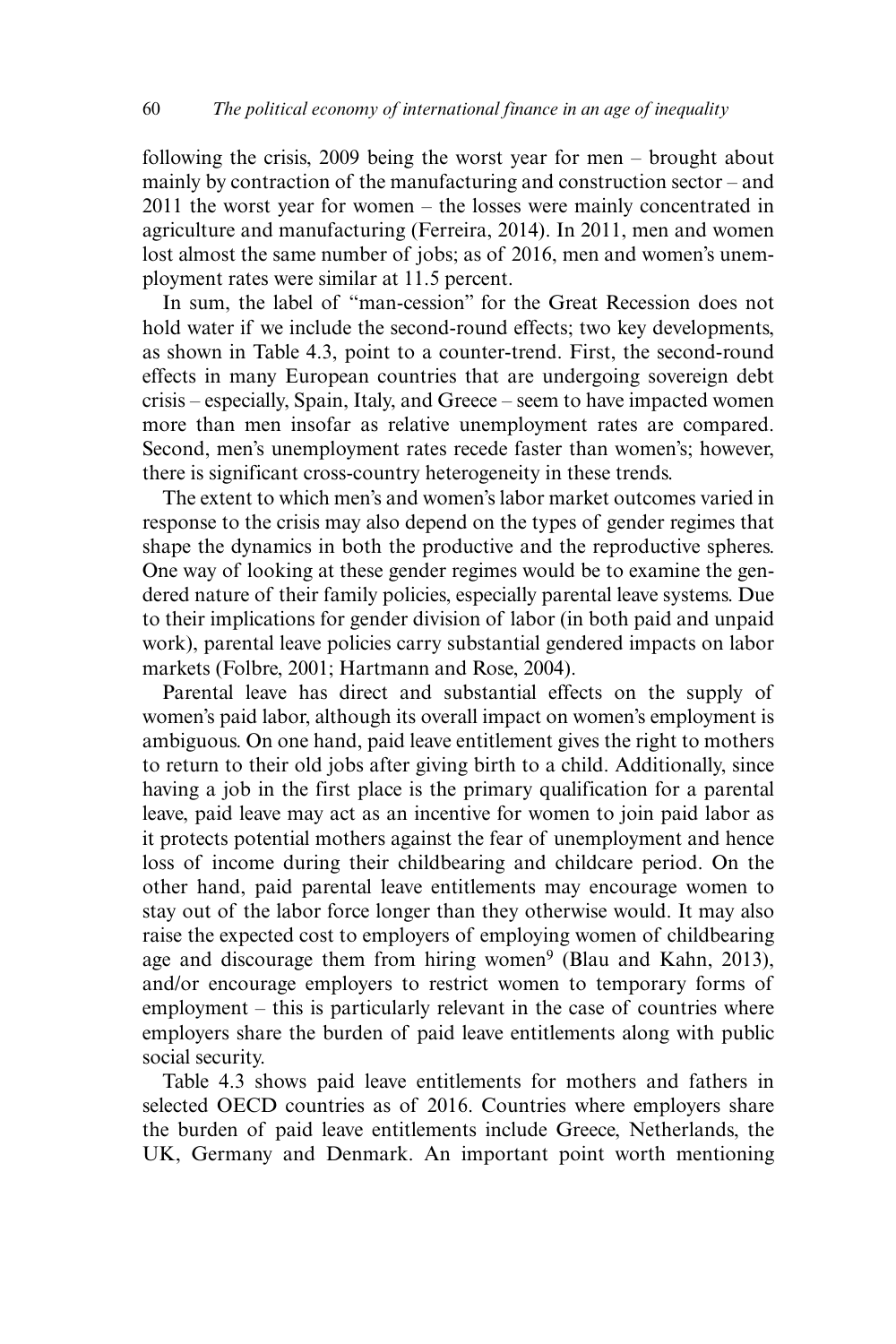| Country             | (a) Total<br>unpaid<br>parental leave<br>for mothers<br>Length<br>(weeks) | (b) Total paid leave<br>available to mothers <sup>a</sup> |                                     | (c) Total paid leave available<br>to fathers |                                     | (d) Source<br>of paid leave | (e) Women's<br>labor force                      | (f) Gender<br>share of  |  |
|---------------------|---------------------------------------------------------------------------|-----------------------------------------------------------|-------------------------------------|----------------------------------------------|-------------------------------------|-----------------------------|-------------------------------------------------|-------------------------|--|
|                     |                                                                           | Length<br>(weeks)                                         | Average<br>payment<br>rate $(\%)^b$ | Length (weeks)                               | Average<br>payment<br>rate $(\%)^c$ | payments                    | participation<br>$(15 - 64 - \nu e^2)$<br>olds) | part-time<br>employment |  |
| Group 1             |                                                                           |                                                           |                                     |                                              |                                     |                             |                                                 |                         |  |
| Poland <sup>d</sup> | See note d                                                                | 52                                                        | 80                                  | $\overline{c}$                               | 100                                 | SSe                         | 62                                              | 68.2                    |  |
| Portugal            | 13                                                                        | 30.1                                                      | 67.7                                | 22.3                                         | 56.3                                | SS                          | 70.5                                            | 62.5                    |  |
| Spain               | 140                                                                       | 16                                                        | 100                                 | 2.1                                          | 100                                 | SS                          | 70.2                                            | 72.8                    |  |
| Italy               | 23                                                                        | 47.7                                                      | 52.7                                | 0.4                                          | 100                                 | <b>SS</b>                   | 55.2                                            | 73.6                    |  |
| Greece              | 13                                                                        | 43                                                        | 54.2                                | 0.4                                          | 100                                 | Mixedf                      | 60.4                                            | 61.9                    |  |
| Group 2             |                                                                           |                                                           |                                     |                                              |                                     |                             |                                                 |                         |  |
| Austria             | 96                                                                        | 60                                                        | 85.3                                | 8.7                                          | 80                                  | SS                          | 71.7                                            | 78.3                    |  |
| Netherlands         | 13                                                                        | 16                                                        | 100                                 | 0.4                                          | 100                                 | Mixed                       | 75                                              | 73.3                    |  |
| UK.                 | 53                                                                        | 39                                                        | 30.9                                | $\overline{c}$                               | 20.2                                | Mixed                       | 73                                              | 74.1                    |  |
| <b>USA</b>          | 12                                                                        | $\mathbf{0}$                                              | $\theta$                            | $\boldsymbol{0}$                             | $\theta$                            |                             | 67.3                                            |                         |  |
| Group 3             |                                                                           |                                                           |                                     |                                              |                                     |                             |                                                 |                         |  |
| Germany             | 120                                                                       | 58                                                        | 73.4                                | 8.7                                          | 65                                  | Mixed                       | 73.6                                            | 78.1                    |  |
| France              | 142                                                                       | 42                                                        | 44.9                                | 28                                           | 20.1                                | SS                          | 67.9                                            | 74.7                    |  |
| Iceland             | 13                                                                        | 26                                                        | 59.7                                | 13                                           | 59.7                                | <b>SS</b>                   | 86.2                                            | 65.1                    |  |
| Norway              | 52                                                                        | 91                                                        | 49.4                                | 10                                           | 97.9                                | SS                          | 75.9                                            | 67.1                    |  |
| Denmark             | 31                                                                        | 50                                                        | 53.6                                | $\overline{c}$                               | 53.6                                | Mixed                       | 77.2                                            | 57.7                    |  |

| Table 4.3 | Comparison of paid leave entitlements, Europe versus USA, 2016 |  |  |  |  |  |  |  |  |
|-----------|----------------------------------------------------------------|--|--|--|--|--|--|--|--|
|-----------|----------------------------------------------------------------|--|--|--|--|--|--|--|--|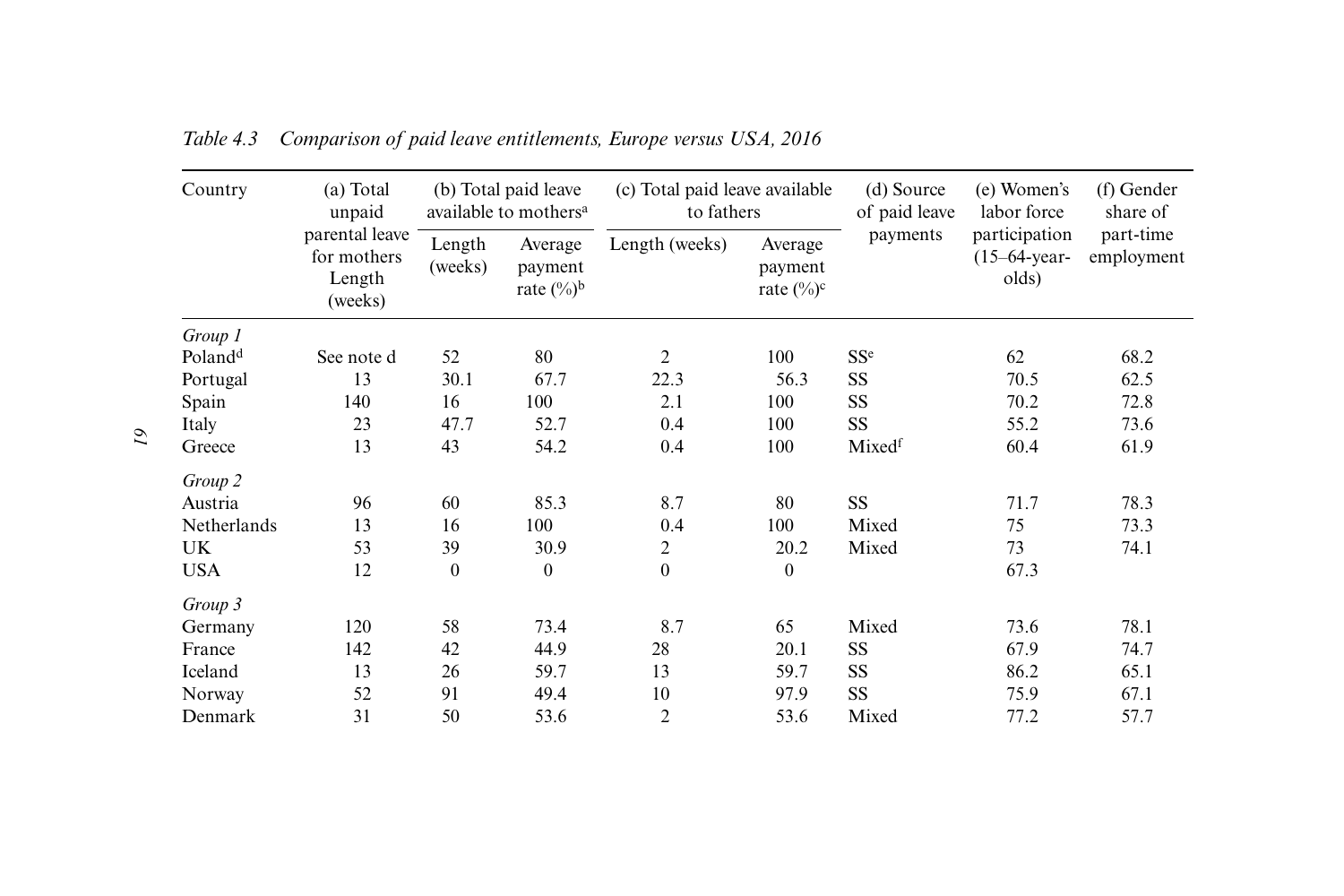*Table 4.3* (Continued)

| Country                         | (a) Total<br>unpaid<br>parental leave<br>for mothers<br>Length<br>(weeks) | (b) Total paid leave<br>available to mothers <sup>a</sup> |                                     | (c) Total paid leave available<br>to fathers |                                     | (d) Source<br>of paid leave | (e) Women's<br>labor force             | (f) Gender<br>share of  |  |
|---------------------------------|---------------------------------------------------------------------------|-----------------------------------------------------------|-------------------------------------|----------------------------------------------|-------------------------------------|-----------------------------|----------------------------------------|-------------------------|--|
|                                 |                                                                           | Length<br>(weeks)                                         | Average<br>payment<br>rate $(\%)^b$ | Length (weeks)                               | Average<br>payment<br>rate $(\%)^c$ | payments                    | participation<br>(15–64-year-<br>olds) | part-time<br>employment |  |
| Group 4<br>Hungary <sup>g</sup> | See note g                                                                | 160                                                       | 44.9                                |                                              | 100                                 | <b>SS</b>                   | 63.5                                   | 64.8                    |  |
| Group 5<br>Finland<br>Sweden    | 14<br>45                                                                  | 161<br>55.7                                               | 25.2<br>62.3                        | 9<br>14.3                                    | 62.9<br>76                          | <b>SS</b><br><b>SS</b>      | 74.1<br>80.2                           | 60.8<br>61.8            |  |

*62*

*Notes:*

a. Total paid leave available to mothers includes total paid maternity leave and paid parental and homecare leave.

b. Average payment rate refers to the proportion of past earnings replaced by the benefits over the duration of the paid leave.

c. Average payment rate refers to the proportion of past earnings replaced by the benefits over the duration of the paid leave.

 d. In the case of Poland, mothers are allowed to take 52 weeks of paid leave; maternity leave comprises 20 weeks paid at 100% of total salary with additional six weeks of maternity leave available upon request. The rest of the leave counts toward parental leave, paid at 60% of average earnings.

e. Social security.

f. Mixed  $=$  Social security and employers.

g. In Hungary, mothers can take up to three years of paid leave during which 24 weeks are paid with 70% of average earnings.

#### *Sources:*

 Kovács, Polese and Morris (2017) (source of note g); Ray, Gornick and Schmitt (2010); information for Poland and Hungary was also from the author's research.

 Columns (b)–(c): OECD family database.Columns (e)–(f): OECD (2018b).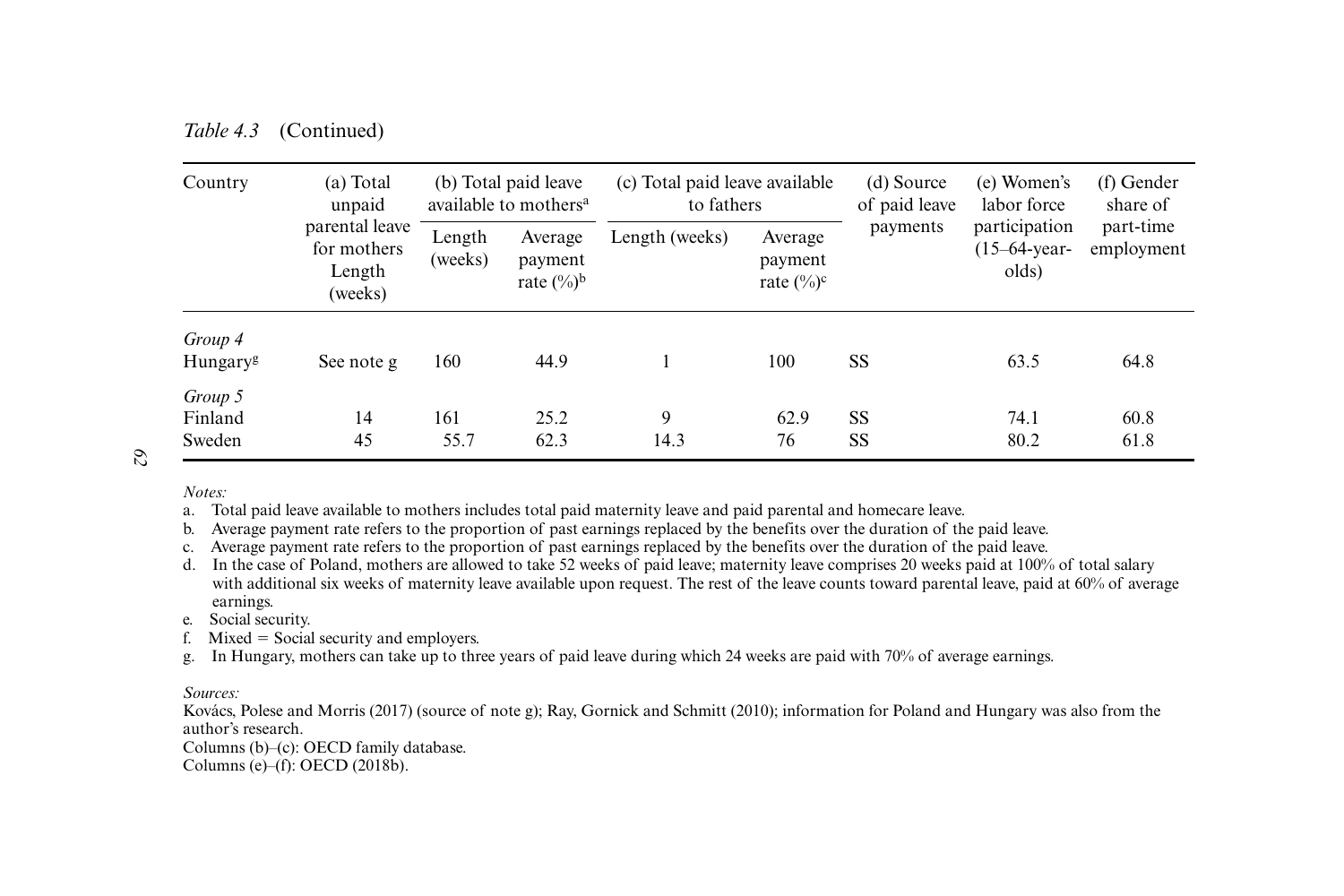here is that where paid leave entitlements are disproportionately tilted in favor of mothers, traditional gender norms and norms concerning gender division of labor may deepen. This may be the case for Greece, Italy, and Netherlands where total paid leave available for fathers is less than a week. Greece (60.4) and Italy (55.2) have lowest female labor force participation rates among other countries, as depicted in Table 4.3. In the case of the Netherlands, women have relatively higher employment rates but lower working hours, as around 75 percent of Dutch women work part-time and only a quarter of women express a preference for a full-time job.<sup>10</sup>

Family policies that aim to address the conflicts between family care and labor market participation interact with cultural factors in shaping women's paid and unpaid employment. Such policies have gendered implications – that they may reflect and promote traditional ideals of care; for instance, parental leave (paid or unpaid) may reinforce the notion that it is mothers' primary responsibility to act as caregivers first and labor force participants second (Budig, Misra and Boeckmann, 2012). Prolonged leave policies may lead to longer absence of mothers from paid employment after childbirth and may, thereby, foster an adoption of the male breadwinner model upon reentry (Berghammer, 2014). That is, paid parental leave policies have the effect of reinforcing women's specialization in care. To the extent that women's perceived responsibilities toward family care are read by employers as a negative influence on their paid work effort, employers may engage in statistical discrimination against women. In this context, both family policies and cultural factors mediate the effect of crises on men and women's employment. For instance, in the cases of Spain, Italy, and Greece where cultural support for the male breadwinner model is high (Algan and Cahuc, 2003; Budig et al., 2012), gender gaps in unemployment rates appear substantially higher than other countries over the years covered (see Table 4.3). This relates to the findings that the employment rate of women is almost double in Anglo-Saxon (USA, UK, Australia, Canada, Ireland, New Zealand) and Scandinavian countries (Denmark, Finland, Norway, Sweden) compared to Mediterranean countries (Greece, Italy, Portugal, Spain, Turkey) (Algan and Cahuc, 2003).

To summarize, the discussion from this section attempts to develop an understanding of the effects of the Great Recession on labor market outcomes of men and women along two axes. First, going back to the frameworks for the relation between crises and women's employment, the interaction of culture and family policies would mediate the effect of both the substitution and segmentation hypotheses and women's employment can be expected to fare better or worse than men's accordingly. Second, both family policies and cultural factors can help explain why men's employment recovers faster than women's.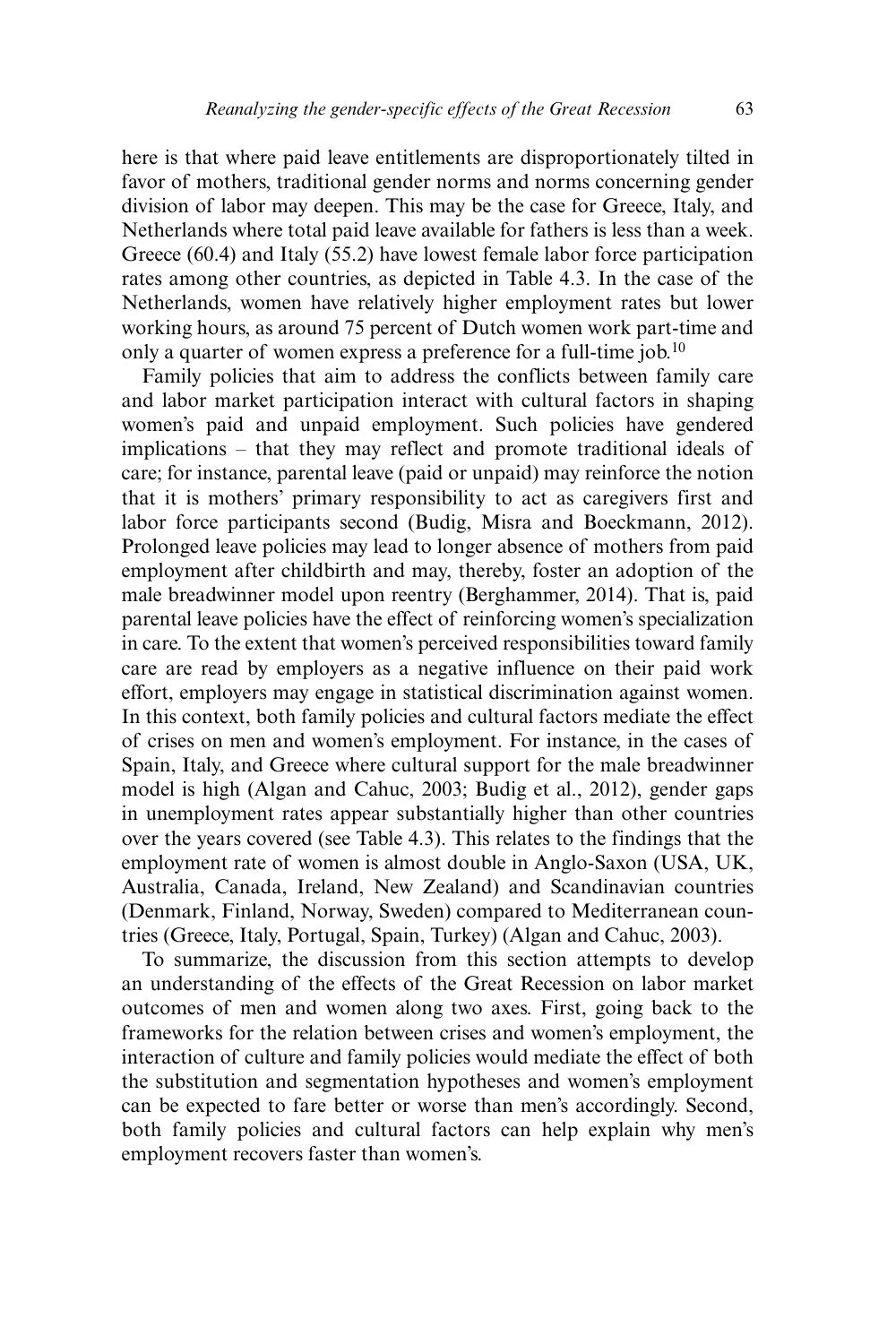## **CONCLUSION**

Comparative analysis of the gender-specific effects of the Great Recession provided in this chapter suggests that the label of "man-cession" for the Great Recession does not hold water if the overall effects of the crisis are taken into account. Although men's employment took the immediate hit in terms of relatively higher job losses than women, this effect may have reversed in the second-round effects where women's employment seems to have suffered more.

The extent to which men's and women's labor market outcomes varied in response to the crisis may also depend on the types of gender regimes that shape the dynamics in both the productive and the reproductive spheres. Gender regimes, partly explained by the gendered nature of family policies, especially parental leave systems, have implications for gender division of labor – in both paid and unpaid work. Parental leave policies, along with cultural factors, exert gendered impacts on labor markets and, therefore, can mediate the effect of crises on men and women's labor market outcomes.

## **NOTES**

- 1. This is further supported by the observation that female turnover rates tend to be comparatively higher than male.
- 2. Whitehead (1979) and Elson (1999) emphasize the idea that labor market institutions are "bearers of gender" in the sense that employer–employee relation is embedded under the rubric of social stereotypes that assign gender roles in terms of "being the boss," "men's work" and "women's work."
- 3. Earlier literature on intra-household time allocation assumed that division of paid and unpaid labor is exogenously determined (Becker and Murphy, 1992); in contrast, feminist scholars argue that along with other intra-household interactions, time allocation is also endogenously determined by factors such as patriarchal relations, social biases, ethical principle and so on (Bittman et al., 2003).
- 4. The change in women's unpaid labor was found to be substantially higher in urban settings.
- 5. The selection of countries is partly based on availability of literature on their experiences in the Great Recession and partly to allow direct comparison with the United States in terms of economic development.
- 6. Thévenon (2011) provides a comparative analysis through principal component analysis – of family policies across OECD countries in terms of three main types of family support: leave entitlements, cash transfers and provision of (childcare) services.
- 7. This may correspond with the perceived characteristic of women's position as caregivers first and labor force participants second.
- 8. For example, childcare benefits were retrenched in the United Kingdom as well as other family-related measures. Germany reduced parental allowance and compensation for paid parental leave. Netherlands also experienced cutbacks in childcare benefits (Kersbergen, Vis and Hemerijck, 2014).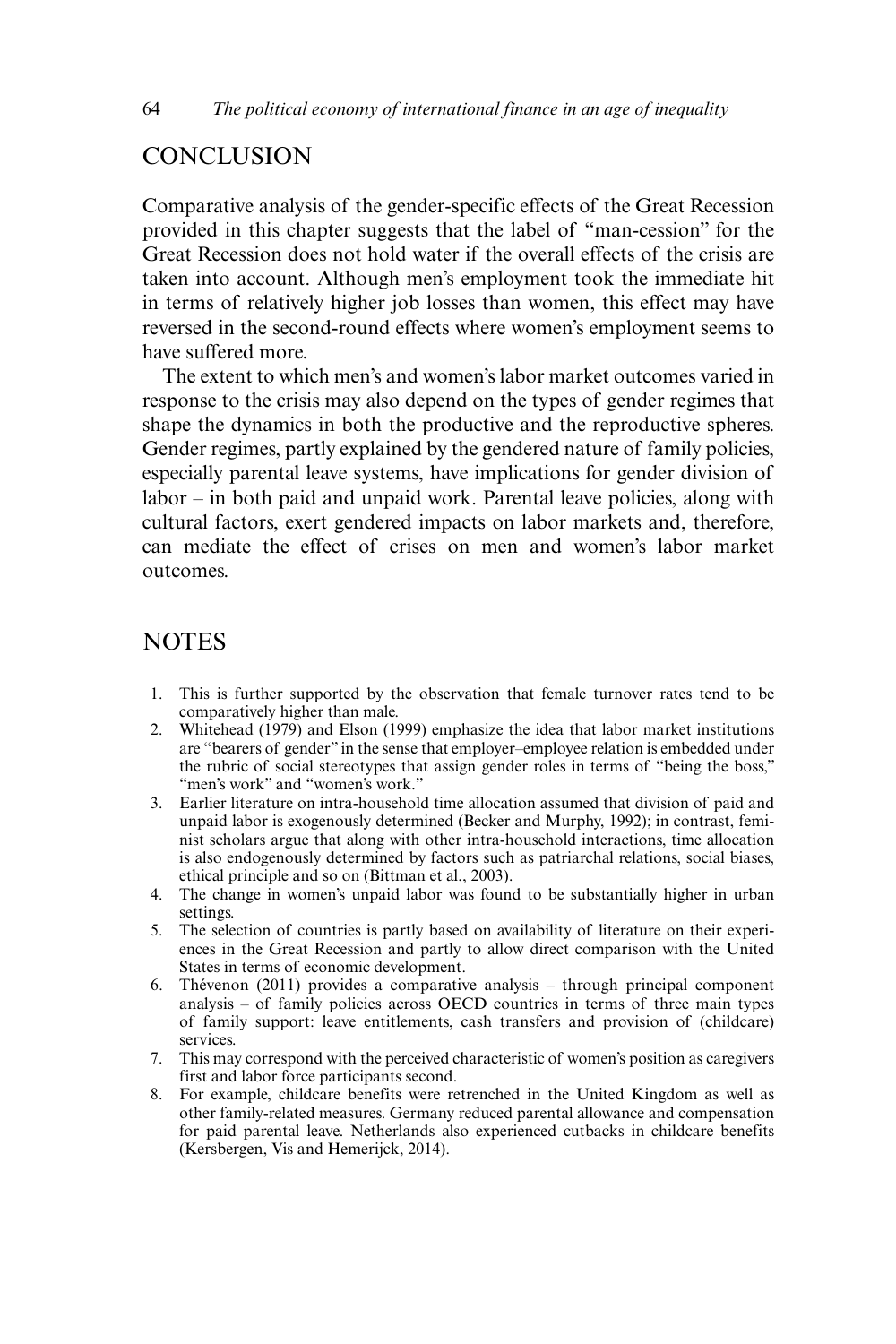- 9. Employers may fear erosion of firm-level skills due to the intermittent nature of women's employment during their childbearing and childcaring years.
- 10. Dutch News (2017), "Dutch women work part-time even in their 20s with no kids," 31 January, accessed 17 July 2018 at http://www.dutchnews.nl/news/archives/2017/01/ dutch-women-work-part-time-even-in-their-20s-with-no-kids/.

### REFERENCES

- Albelda, R. (2014), "Gender impacts of the 'Great Recession' in the United States," in K. Karamessini and J. Rubery (eds), *Women and Austerity: The Economic Crisis and the Future for Gender Equality*, New York: Routledge, pp. 82–101.
- Algan, Y. and P. Cahuc (2003), "Job protection and family policies: The macho hypothesis," unpublished paper, University of Paris I.
- Arestis, P., A. Charles and G. Fontana (2013), "Financialization, the Great Recession, and the stratification of the US labor market," *Feminist Economics*, **19**(3), 152–80.
- Beechey, V. (1977), "Some notes on female wage labor in capitalist production," *Capital and Class*, **1**(3), 45–66.
- Becker, G.S. and K.M. Murphy (1992), "The division of labor, coordination costs, and knowledge," *The Quarterly Journal of Economics*, **107**(4), 1137–60.
- Berghammer, C. (2014), "The return of the male breadwinner model? Educational effects on parents' work arrangements in Austria, 1980–2009," *Work, Employment and Society*, **28**(4), 611–32.
- Berik, G. and E. Kongar (2013), "Time allocation of married mothers and fathers in hard times: The 2007–09 US recession," *Feminist Economics*, **19**(3), 208–37.
- Bettio, F. and A. Verashchagina (2014), "Women and men in the 'Great European Recession'," in K. Karamessini and J. Rubery (eds), *Women and Austerity: The Economic Crisis and the Future for Gender Equality*, New York: Routledge, pp. 57–81.
- Bettio, F., M. Corsi and C. D'Ippoliti et al. (2012), *The Impact of the Economic Crisis on the Situation of Women and Men and on Gender Equality Policie*s, Brussels: European Commission.
- Bittman, M., P. England and N. Folbre et al. (2003), "When does gender trump money? Bargaining and time in household work," *American Journal of Sociology*, **109**(1), 186–214.
- Blau, F.D. and L.M. Kahn (2013), "Female labor supply: Why is the United States falling behind?," *American Economic Review*, **103**(3), 251–6.
- Bruegel, I. (1979), "Women as a reserve army of labour: A note on recent British experience," *Feminist Review*, **3**(1), 12–23.
- Budig, M.J., J. Misra and I. Boeckmann (2012), "The motherhood penalty in cross-national perspective: The importance of work–family policies and cultural attitudes," *Social Politics*, **19**(2), 163–93.
- Cho, Y. and D. Newhouse (2013), "How did the Great Recession affect different types of workers? Evidence from 17 middle-income countries," *World Development*, **41**, 31–50.
- Crotty, J. and G. Epstein (2009), "Avoiding another meltdown," *Challeng*e, **52**(1),  $5-26.$
- Dymski, G., J. Hernandez and L. Mohanty (2013), "Race, gender, power, and the US subprime mortgage and foreclosure crisis: A meso analysis," *Feminist Economic*, **19**(3), 124–51.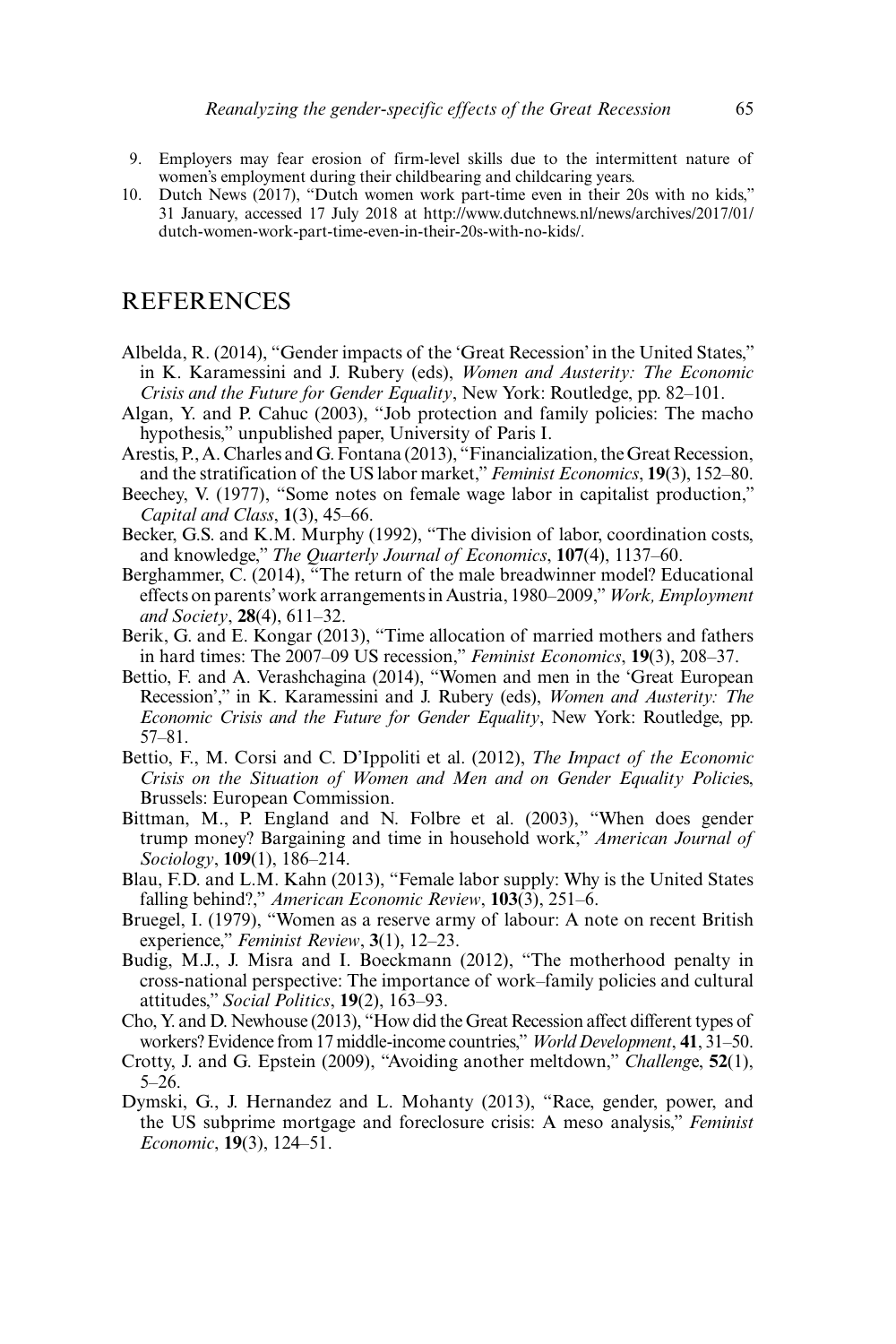- Elson, D. (1999), "Labor markets as gendered institutions: Equality, efficiency and empowerment issues," *World Development*, **27**(3), 611–27.
- Felstead, A. and D. Gallie (2004), "For better or worse? Non-standard jobs and high involvement work systems," *The International Journal of Human Resource Management*, **15**(7), 1293–316.
- Ferreira, V. (2014), "Employment and austerity: Changing welfare and gender regimes in Portugal," in K. Karamessini and J. Rubery (eds), *Women and Austerity: The Economic Crisis and the Future for Gender Equality*, New York: Routledge, pp. 207–27.
- Folbre, N. (1994), "Children as public goods," *The American Economic Review*, **84**(2), 86–90.
- Folbre, N. (2001), *The Invisible Heart: Economics and Family Values*, New York: The New Press.
- Folbre, N. (2008), *Valuing Children: Rethinking the Economics of the Family*, Cambridge, MA: Harvard University Press.
- Fukuda-Parr, S., J. Heintz and S. Seguino (2013), "Critical perspectives on financial and economic crises: Heterodox macroeconomics meets feminist economics," *Feminist Economics*, **19**(3), 4–31.
- Grown, C. and E. Tas (2011), "Gender equality in US labor markets in the 'Great Recession' of 2007–10," in M. Starr (ed.), *Consequences of Economic Downturn*, New York: Palgrave Macmillan, pp. 167–86.
- Hartmann, H. and S. Rose (2004), *Still a Man's Labor Market: The Long-Term Earnings Gap*, Washington, DC: Institute for Women's Policy.
- Houseman, S.N. and K.G. Abraham (1993), "Female workers as a buffer in the Japanese economy," *American Economic* Review, **83**(2), 45–51.
- Humphries, J. (1988 [2010]), "Women's employment in restructuring American: The changing experience of women in three recessions," in J. Rubery (ed.), *Women and Recession*, London: Routledge.
- Karamessini, M. (2008), "Continuity and change in the Southern European social model," *International Labour Review*, **147**(1), 43–70.
- Kaya Bahçe, S.A. and E. Memiş (2013), "Estimating the impact of the 2008–09 economic crisis on work time in Turkey," *Feminist Economics*, **19**(3), 181–207.
- Kersbergen, K., B. Vis and A. Hemerijck (2014), "The Great Recession and welfare state reform: Is retrenchment really the only game left in town?," *Social Policy and Administration*, **48**(7), 883–904.
- Khalil, S. (2018), "Gender gaps in part-time and involuntary part-time employment: Why do women work part-time involuntarily?," unpublished conference paper, 44th Annual Conference – Eastern Economic Association, March 2018, Boston, USA.
- Kovács, B., A. Polese and J. Morris (2017), "Adjusting social welfare and social policy in Central and Eastern Europe: Growth, crisis and recession," in P. Kennett and N. Lendvai (eds), *Handbook of European Social Policy*, Cheltenham, UK and Northampton, MA, USA: Edward Elgar Publishing, pp. 194–217.
- Lahey, K.A. and P. de Villota (2013), "Economic crisis, gender equality, and policy responses in Spain and Canada," *Feminist Economics*, **19**(3), 82–107.
- Lane, P.R. (2012), "The European sovereign debt crisis," *Journal of Economic Perspective*s, **26**(3), 49–68.
- Lim, J.Y. (2000), "The effects of the East Asian crisis on the employment of women and men: The Philippine case," *World Development*, **28**(7), 1285–306.